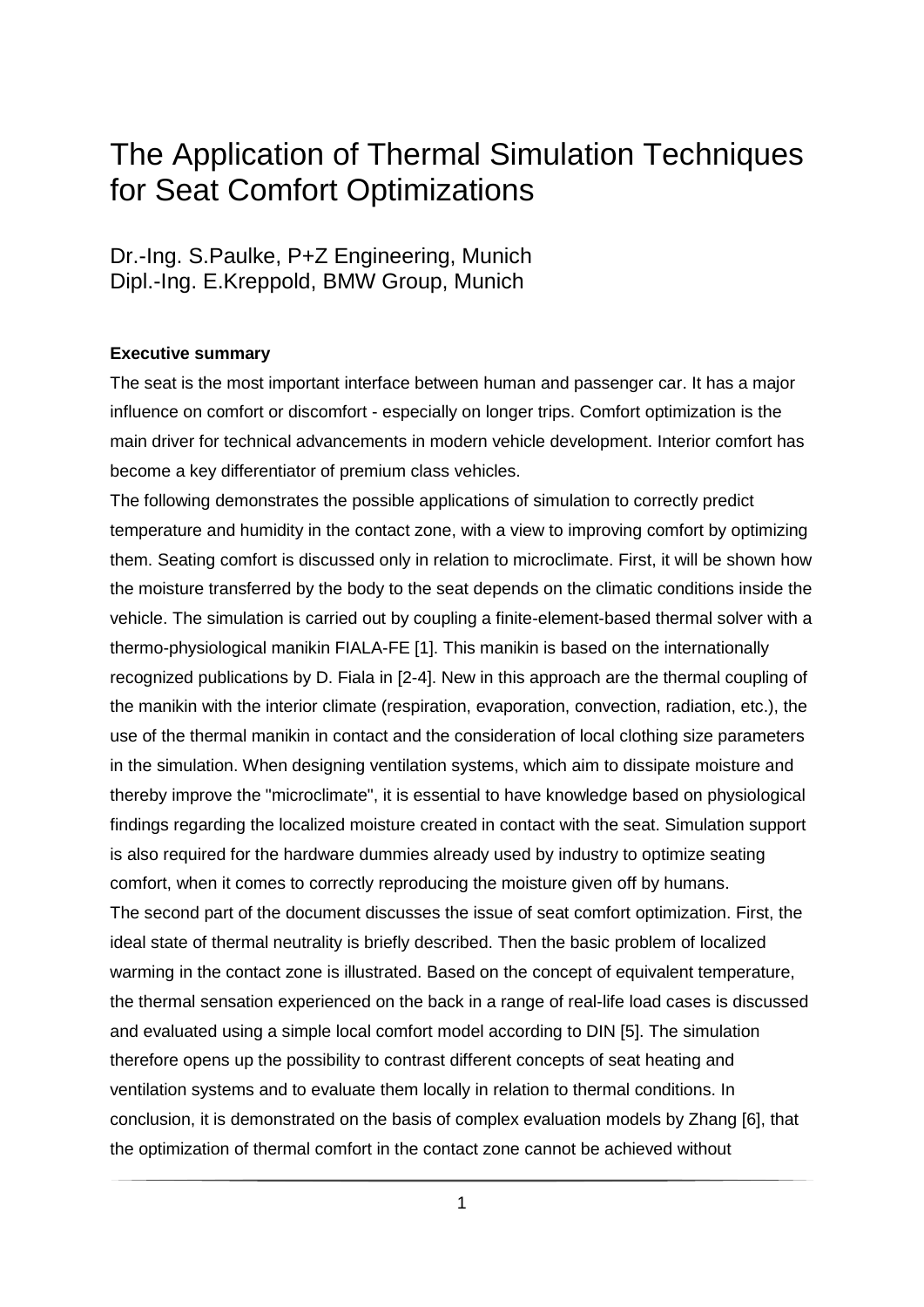considering the global interior climate. This explains commonly known phenomena such as "a warm seat is only comfortable in a cold environment" and puts them into a formula-based context. The input parameters of the Zhang comfort model are skin temperatures, which are simulated with the manikin FIALA-FE. The paper concludes with a discussion of some concepts for intelligent control systems, based on the findings obtained in the simulation. In future, these systems could help to improve seating comfort founded on physiologicallybased simulations.

# **1. Introduction**

By definition, comfort is the absence of discomfort. "Comfort" in passenger cars therefore means that drivers and passengers are not subjected to negative sensations. First and foremost, the objective is to protect the driver and passengers from unpleasant smells, sounds and vibrations. In addition, the interior climate must be suitable, depending on seasonal clothing. The interior temperature should therefore be slightly higher in summer than in winter. However, sweating should be avoided. As well as physically measurable factors, aesthetic impressions have a significant influence on the interior of a car, but these are not considered any further here.

# **1.1 Seat comfort - Overview**

Because the seat represents the main interface between vehicle and passenger, special attention must be paid to seating comfort. In this context, we distinguish between different "dimensions", which are shown in Figure 1.



Figure 1: Dimensions of seating comfort

With the exception of the microclimate, all other comfort criteria can be evaluated using mechanical and ergonomic methods. In addition to the different dimensions, yet another review criterion is added in [7]: time. Initial seating comfort is evaluated during the first minute of contact. Short-term comfort relates to a period of up to 30 minutes, and everything above this falls within the definition of long-term comfort. A conflict of objectives can occur when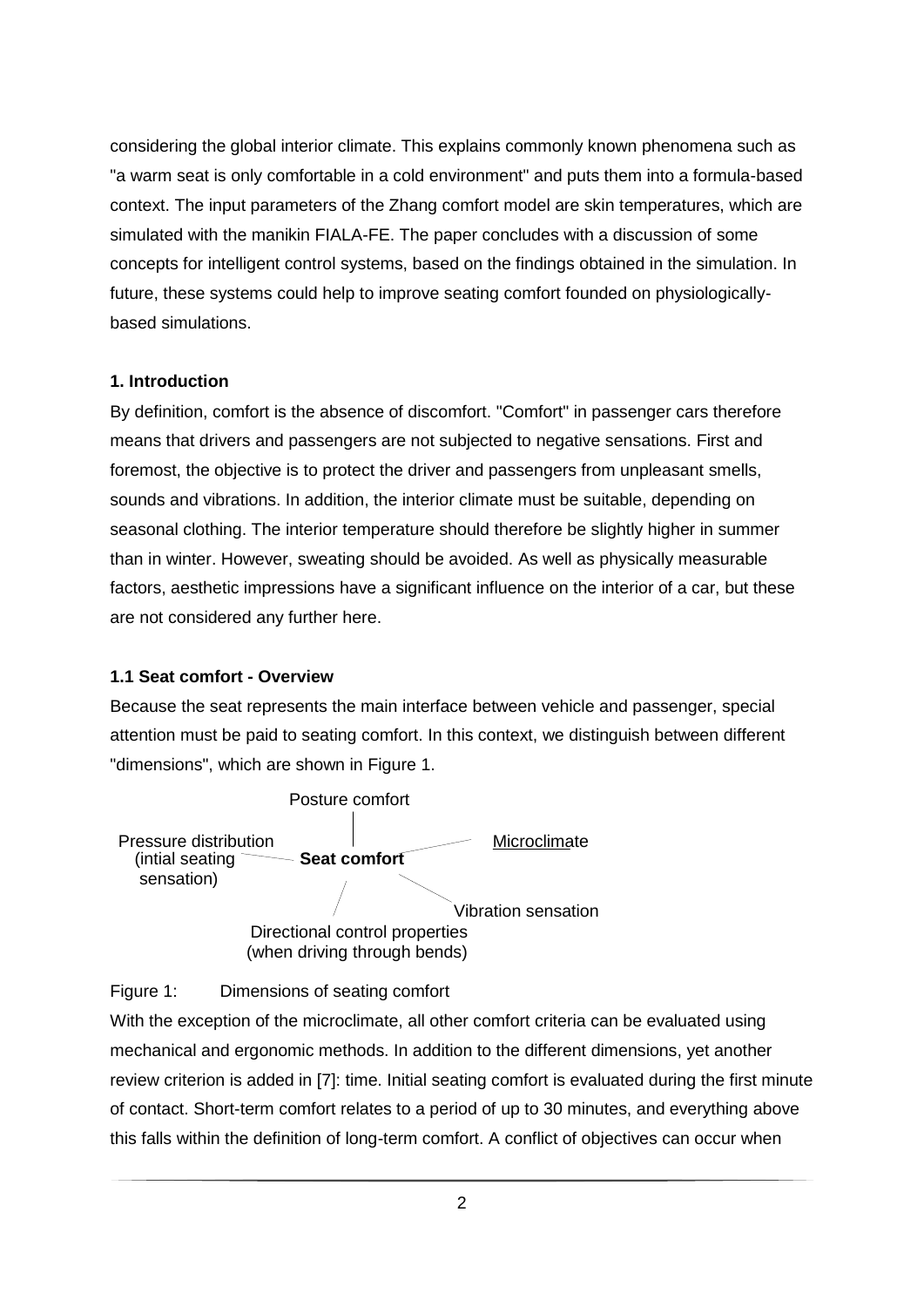one attempts to optimize pressure distribution and vibration sensation through thick layers of foam, but in doing so, at the same time creates such high thermal insulation that on longer journeys, the temperature in the contact zone becomes too high and the resulting moisture cannot be dissipated.

# **1.2. Microclimate and Sweating**

"Microclimate" is a term frequently used in relation to seating comfort. It means the combination of humidity, diffusion, temperature and heat flows in the contact zone or in the seat. The heat given off by humans to their surroundings (80W in a resting state) can be considered as an approximate constant. This does not, however, apply to the amount of moisture. Sweating is the physiological response of humans to an environment perceived as too hot.





Apart from the above, the diffusion effects of moisture through the skin also have a role to play, but can largely be considered as constant, as shown in figure 3. The moisture transported from the inside of the body to the skin evaporates and thereby cools the human body. In this way, humans have a regulating effect on their own temperature balance through sweating, with the aim of maintaining a core temperature of 37°C and a mean skin temperature of 34°C. This temperature gradient (see Figure 10) is essential for the survival of the organism. When the core temperature is stable, it enables it to dissipate metabolic heat generated inside the body to its surroundings. Deviations from the ideal state are perceived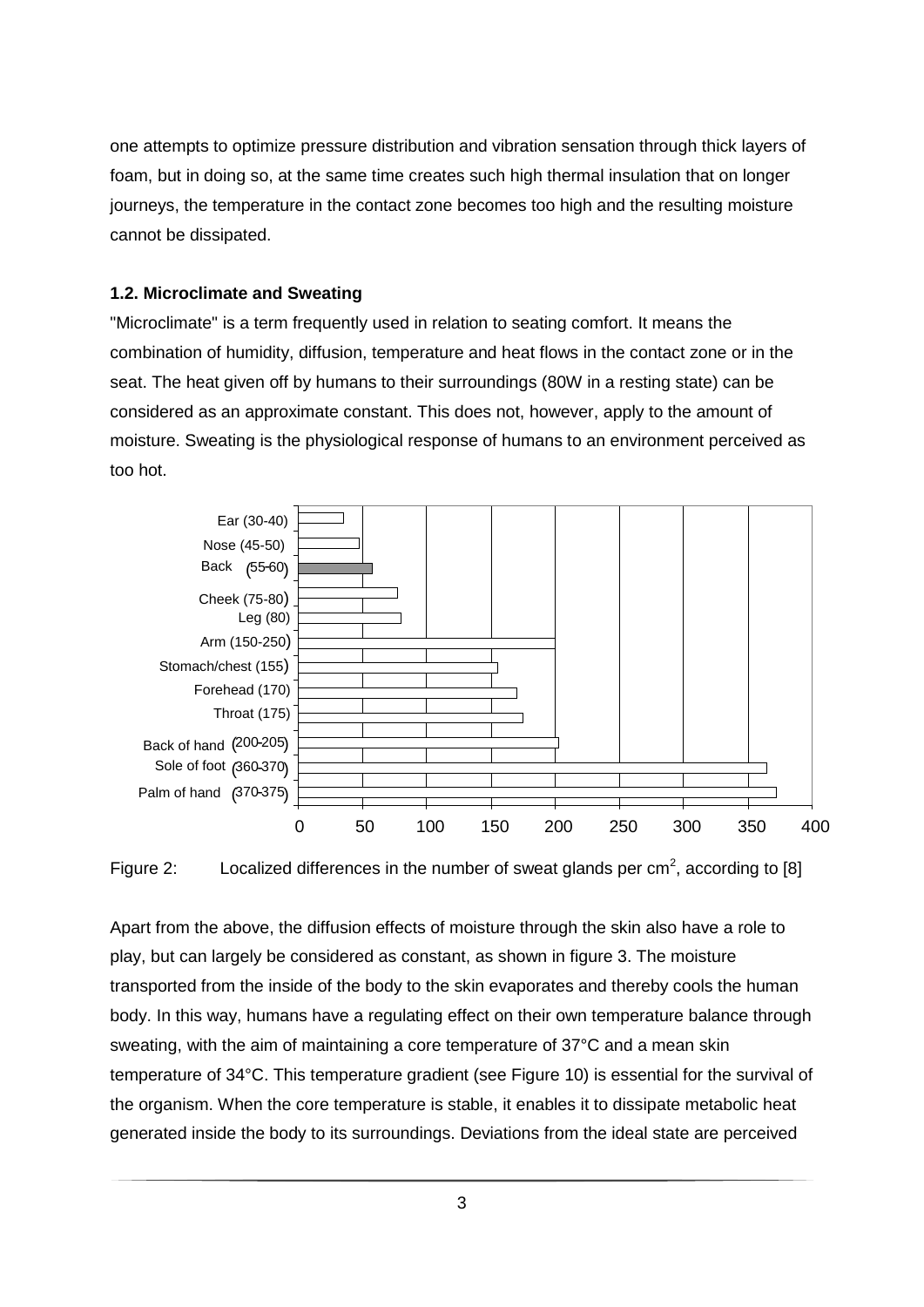as unpleasant. And humans automatically respond with changes of blood circulation in the skin, clothing, activity, shivering and sweating.

When sweating, sweat is transported to the skin surface through a total of about 2 $*10^6$  sweat glands. There is great discrepancy in the way these glands are distributed locally, as shown in Figure 2. The back and buttocks are the main surface in contact with the seat. They have a relatively low distribution density of 55-60 sweat glands/cm<sup>2</sup>. If this value is multiplied using a contact surface<sup>1</sup> of approximately 1800 cm<sup>2</sup> and the number of sweat glands on the back is viewed in relation to the total  $*2^{10}6$ , it follows that only about 5% of the global volume of sweat occurs in the contact zone:

$$
60/cm2 \cdot 1800cm2/2 \cdot 106 \approx 5\%
$$
 (1)

The maximum amount of sweat to be expected from a body with a total area of 1.8  $m^2$  is 27 g/m, as the human body can only produce (globally) a maximum of 15 g/min/m<sup>2</sup>. But out of this total amount, only 5% is transferred to the seat in the contact zone. This corresponds to a (local) maximum amount of sweat of approximately 8 g/min/m<sup>2</sup> in a contact zone of 0.18  $m^2$ .

The thermal regulatory purpose of sweating is satisfied if the moisture transported to the skin evaporates and thereby cools the body and protects it from external heat. This regulatory mechanism is disturbed when clothing or the seat obstruct the water vapour on its way from the skin to the ambient air, or when the water absorption capacity of the air is limited due to relative humidity and temperature, see Figure 3. At 85% humidity, for example, a human starts to sweat when the air temperature reaches 25 °C and the evaporation heat is then proportional to the moisture being released:

$$
\frac{\partial \mathbf{Q}}{\partial t} = \lambda \left( \frac{\partial m_{\text{diff}}}{\partial t} + \frac{\partial m_{\text{sweat}}}{\partial t} \right), \lambda = 2256 \text{ J/g}
$$
 (3)

When the temperature is increased further and reaches  $T_{\text{crit}}$ , a point is reached for the first time where the gradient of vapour pressure between the skin and surrounding air on different parts of the body is no longer sufficient for the sweat to completely evaporate through the clothing. As the room temperature rises further, more and more moisture is accumulated, which collects on the skin or is soaked up by clothing and seat. This leads to a further increase in the vapor impermeability of the clothing and soon a point is reached where ever larger quantities of sweat accumulate as "wetness". The cooling effect of sweating remains

<sup>&</sup>lt;sup>1</sup> The calculation of a contact surface of 1800 m<sup>2</sup> is based on the simulation of the seating process using a crash dummy, which reproduces the average dimensions of an adult.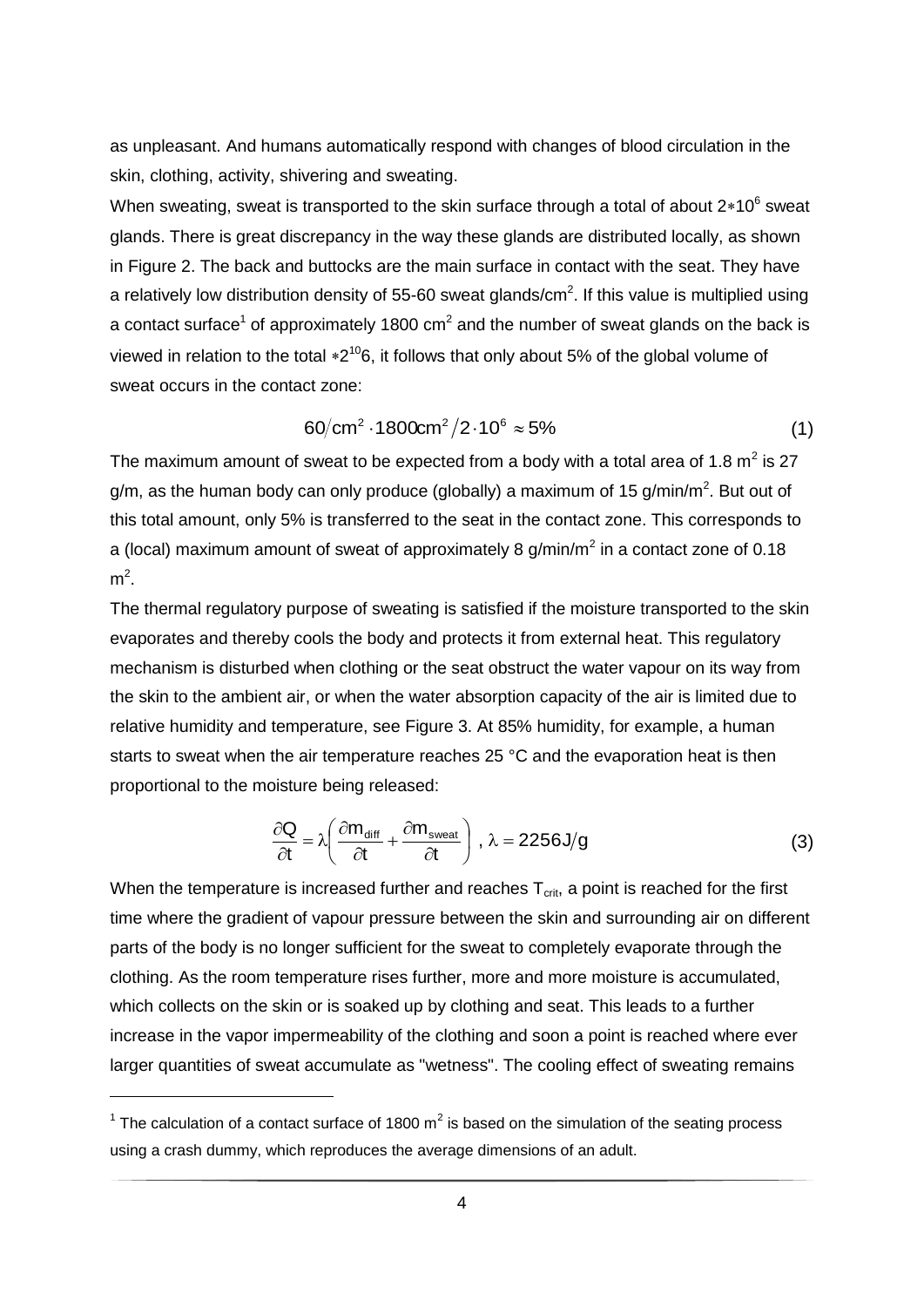largely absent, the body temperature rises and the body responds with even more sweat secretion, until in extreme cases the human body can reach a maximum value of 15 g/ min/m<sup>2</sup> $2$ .



Figure 3: Sweating and evaporation after 3 hours at 85% relative humidity

The entire volume of moisture secreted by the human body through sweat pores can be calculated using mathematical models. The thermo-physiological manikin designed by D. Fiala [2-4] has become particularly popular in recent years, having been validated by means of a range of test persons and physiological tests. Fiala specifies a function for the global amount of sweat, which is based on tests and measurements:

$$
Sw = [0.65 \cdot \tanh(0.82 \cdot \Delta T_{\text{sk,m}} - 0.47) + 1.15] \cdot \Delta T_{\text{sk,m}} + [5.6 \cdot \tanh(3.14 \cdot \Delta T_{\text{hy}} - 1.83) + 6.4] \cdot \Delta T_{\text{hy}} \quad \text{in [g/min]}
$$
(4)

According to D. Fiala, multiplying the average skin area of 1.8  $m<sup>2</sup>$  with the previously discussed maximum value of 15 g/min/m<sup>2</sup> results in an upper limit of Sw<sub>max</sub> 30g/min for the function shown in (4). Regression analyses in [2] have shown that the variables  $\Delta T_{sk,m}$  und  $\Delta T_{hv}$  provide a particularly good means of modeling the measured sweat functions. They are changes to the current average skin temperature  $T_{sk,m}$  and the hypothalamic temperature  $T_{hy}$ in relation to the (ideal) state of thermal neutrality<sup>3</sup>:

 $\overline{a}$ 

 $2^2$  A doubling of the specified value is possible in case of extreme athletes.

 $3$  See also section 2.1.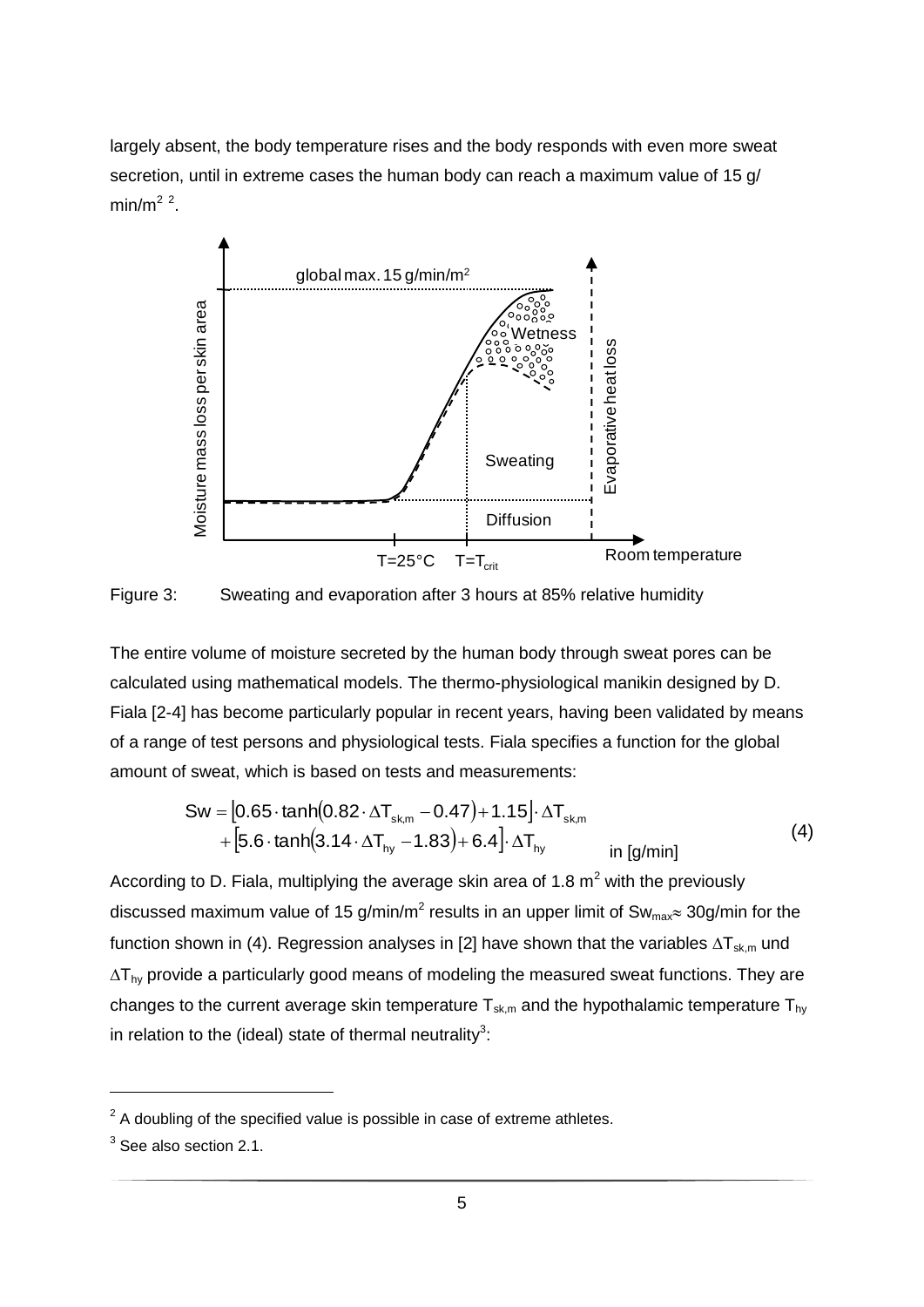$$
\Delta T_{\text{sk,m}} = T_{\text{sk,m}} - 34.4^{\circ}\text{C} \text{ ; } \Delta T_{\text{hy}} = T_{\text{hy}} - 37^{\circ}\text{C}
$$
 (5)

Since sweating only occurs in warm environments, negative values for  $\Delta T_{sk,m}$  und  $\Delta T_{hy}$  are always set to 0 in (4).

The central nervous system of the human body handles two essential input values: on the one hand the core temperature (at the hypothalamus), for which only minimal fluctuations can be allowed, and on the other hand the temperature of the envelope (skin). As an interface to the environment, this allows the organism to draw important conclusions on external thermal boundary conditions. The weighting factors  $a_{sk,i}$  are used in [2] to calculate the average skin temperature  $\mathsf{T}_{\mathsf{sk},\mathsf{m}} = \sum \mathsf{a}_{\mathsf{sk},\mathsf{i}}\cdot \mathsf{T}_{\mathsf{sk},\mathsf{i}}$  . They are shown in Figure 4 and have a total of 1. It is apparent that the greatest physiological influence comes from precisely those parts of the body that are in contact with the seat (marked in grey here). It follows that the contact zone to the seat has a substantial influence on the thermal global perception of humans. It must therefore be treated with high priority, in particular for thermal comfort analysis.



Figure 4: Local weighting factors  $a_{sk,i}$  for calculation of average skin temperature.  $T_{sk,m}$ 

The practical applicability of the sweating function (4) is limited, due to the fact that human body temperatures  $(T_{sk}$  und  $T_{hy}$ ) are often not available in practice or can only be measured with extreme difficulty. Simple formula-based correlations that predict the amount of sweating subject to external boundary conditions would be more helpful, for example when designing hardware dummies. In fact, a range of external influences must be considered in order to predict human body temperatures. The most important parameters are air temperature,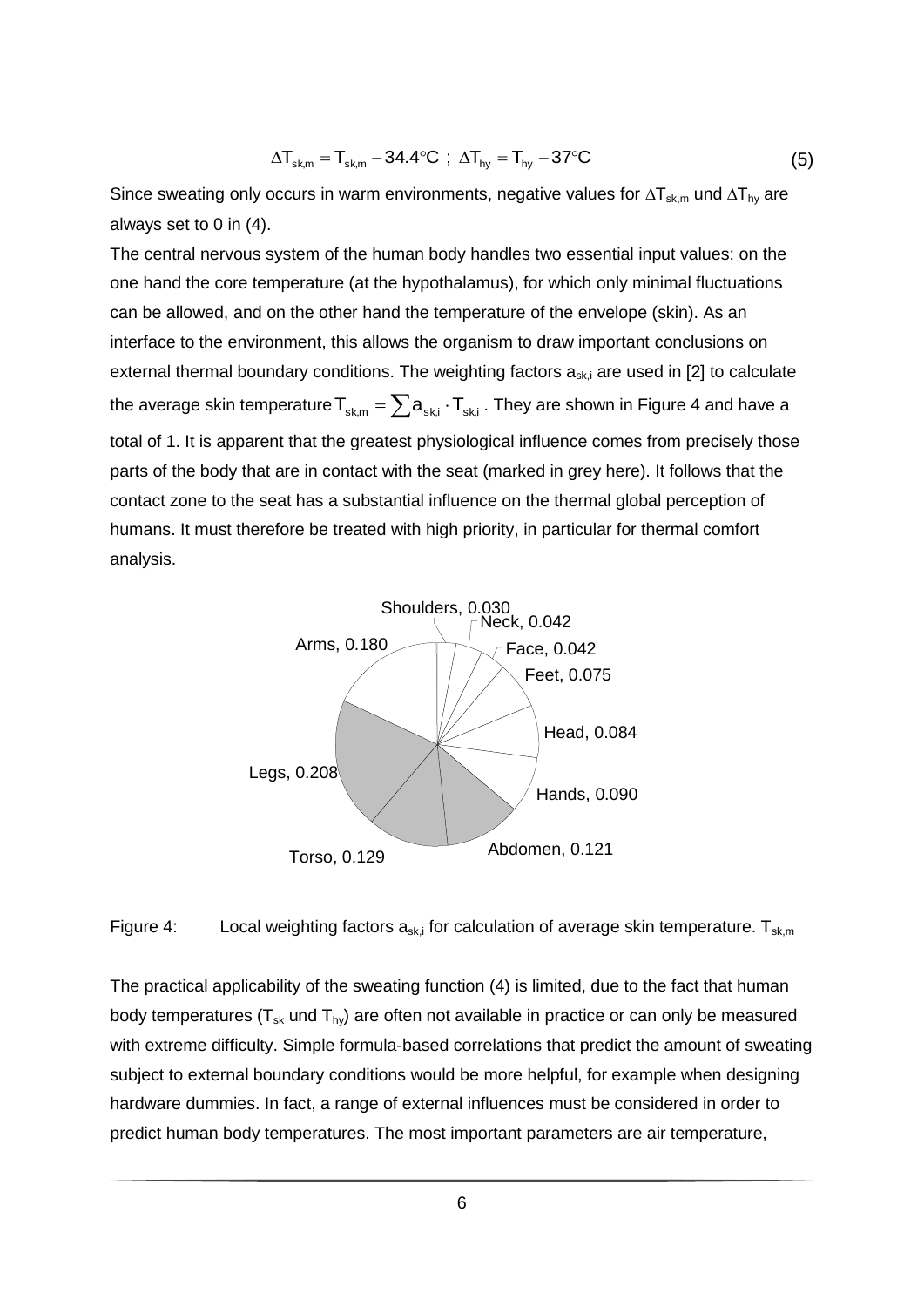duration of exposure or previous history, radiation boundary conditions, air velocity and clothing. The influence of humidity only becomes apparent at high values of >80%, see Figure 3. Added to this is the level of activity, which determines metabolic heat production in humans. When driving a car, it can be set as an approximate constant of 1.2 met<sup>4</sup>. If the air velocity in the simulation is set to approximately 0.1 m/sec and if inhomogeneous radiation influences (sun) are omitted, exposure time and clothing remain.



Figure 5: Simulated sweating rate Sw as a function of exposure time and air temperature T<sup>a</sup>

Figure 5 illustrates the dynamic simulation results at different air temperatures for a person wearing summer clothing and when using thermally insulated contact surfaces. The air temperatures  $T_a$  were kept at a constant level during the simulation.

It is apparent that the maximum sweating rate  $Sw_{\text{max}} \approx 30g/\text{min}$  can only be reached within the simulated time if air temperatures exceed >50°C. Irregularities in the course of the upper two curves are the result of the influence of hypothalamic temperature, which further increases the sweating rate. Sweating only occurs immediately at the start of the simulation if  $T_a = 30^{\circ}$ C or higher. At 28°C, sweating only occurs after approximately 30 minutes. As

 $\overline{a}$ 

<sup>&</sup>lt;sup>4</sup> At the activity level, the unit met represents 58W/m<sup>2</sup>. 1.2met then refers to 1.2\*58W/m<sup>2</sup>\*1.9m<sup>2</sup> = 132W of internal heat generated.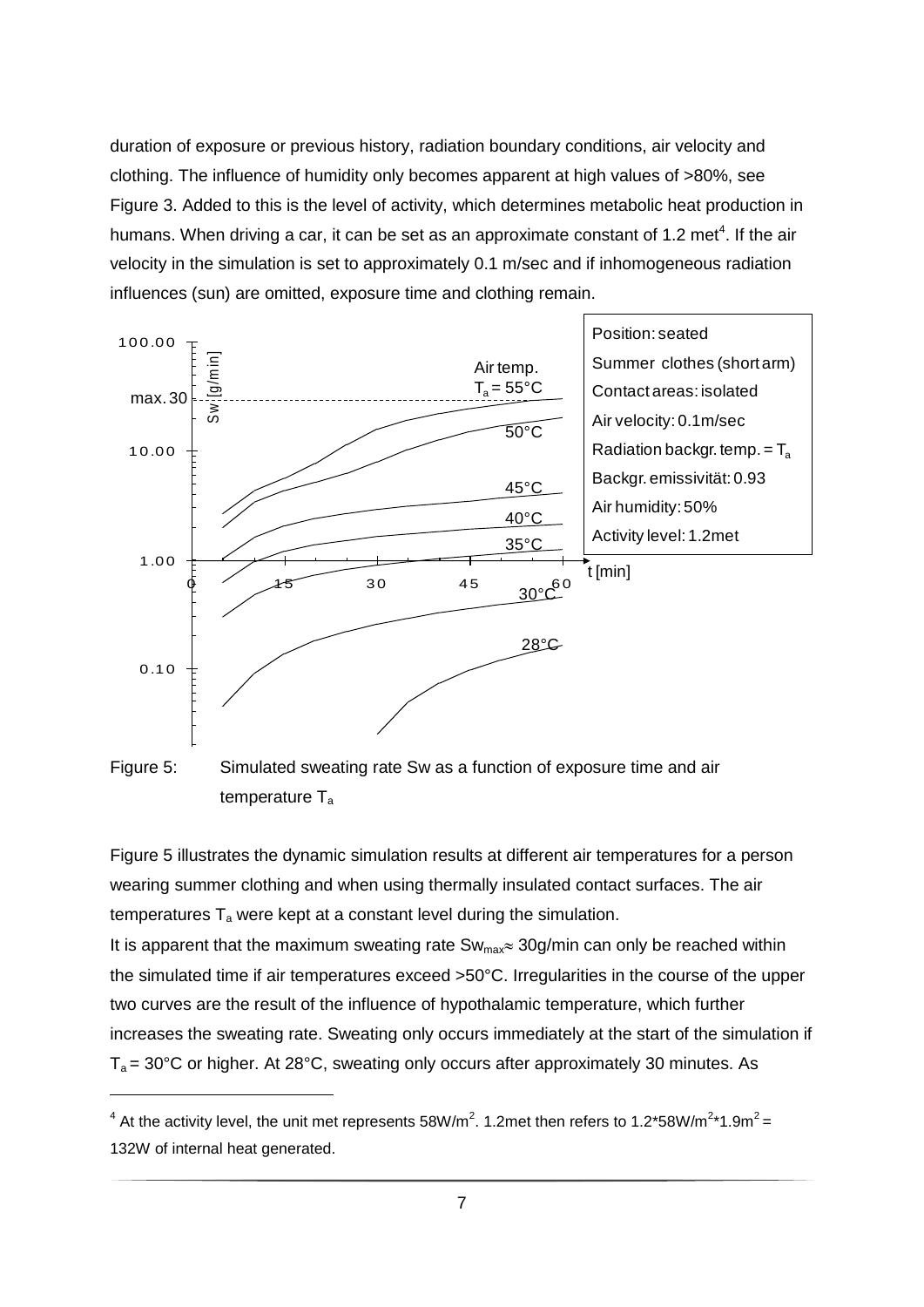discussed earlier, one can assume that on average, only 5% of the global volume of sweat occurs at the point of contact (seat).

# **1.3. Thermal manikin FIALA-FE**

According to [9], thermal manikins have been used in research and development for over 60 years, to analyze the thermal interface between the human body and its environment. In recent years, increasingly complex manikins have been developed. As shown in [2-4], they can be used under time-varying boundary conditions and can even provide a good model of sweating and breathing. Of course, individual differences in human thermoregulation cannot be replicated. However, a series of tests with several test subjects of both genders show that it is possible to calculate average human body temperatures (also locally).



Figure 6: Manikin FIALA-FE

All simulation results shown here were created using a thermal manikin, as published by D. Fiala for the first time in 1998 in [2], see Figure 6. Based on this, a finite-element manikin (FIALA-FE) was integrated in the thermal solver THESEUS-FE for the first time in 2007. The FIALA-FE manikin was developed in close collaboration with D. Fiala. It is not possible within the scope of this document to provide a comprehensive overview of the physiological principles and mathematical methods, measurements and validations used in the implementation of the manikin. In relation to the above we refer to the technical literature [1- 4].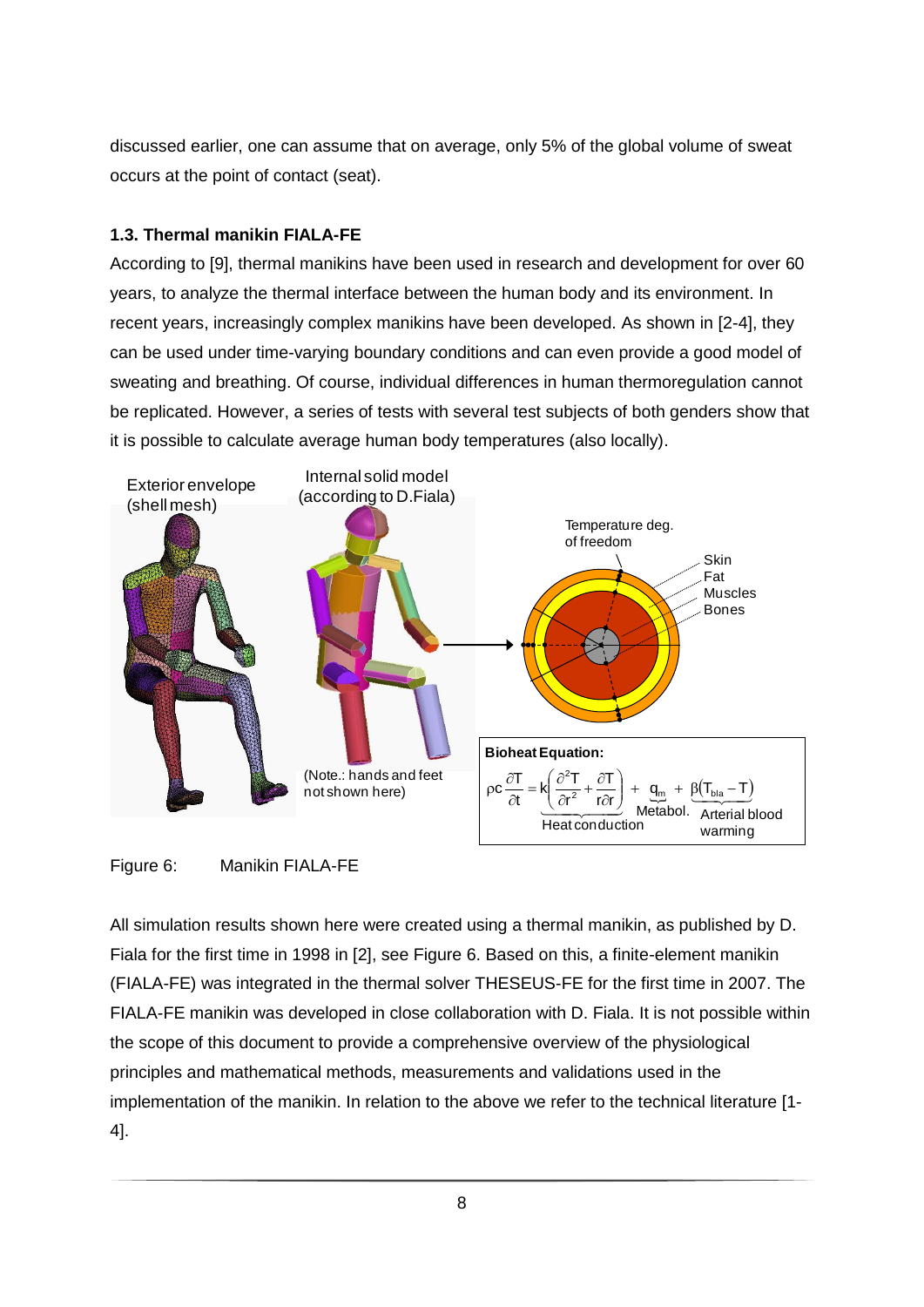It is possible to perform dynamic analyses coupled with the environment (e.g. car interior) when using this manikin integrated in THESEUS-FE. The manikin, which is based on physiological functions, serves to depict the thermal reactions of the human organism to a wider range of different external boundary conditions. It does so as close to reality as possible. Convection, radiation and evaporation are considered along contact heat flows and respiration. Internal heat exchange takes place by means of blood circulation and heat conduction through different material layers (skin, fat, muscle, bone, etc.). The active system, as used by Fiala, describes the reactions of the organism to external heat and cold: Vasoconstriction and dilation, shivering and sweating are phenomena that have different local effects. The associated weighting factors were derived in [2] using complex regression analyses from a range of experiments and test subjects. This is precisely why this manikin seems particularly suited to the realistic modeling of local skin temperatures and heat flows, which are essential for comfort analyses of the seat.

The physically correct modeling of locally different clothing layers together with the air enclosed in them, is of particular importance for the temperature balance in humans. The following are modeled at a local level: a resistance value against heat loss  $I_{cl}$  und evaporation  $i_{cl}$ . For this purpose, D. Fiala derived databases for local clothing outfits (winter/summer) on behalf of the P+Z Engineering GmbH, using measurement data available in THESEUS-FE. Depending on the degree of discretization, such a manikin has a relatively low number of 500-1000 temperature degrees of freedom. If the manikin is not coupled with its surroundings (decoupled mode), the computation times is less than 1 minute even for transient simulations. In coupled mode, any number of people can be simulated at the same time within a vehicle. These then exchange heat with the remaining system through convection (with cabin air), radiation, respiration, evaporation and contact.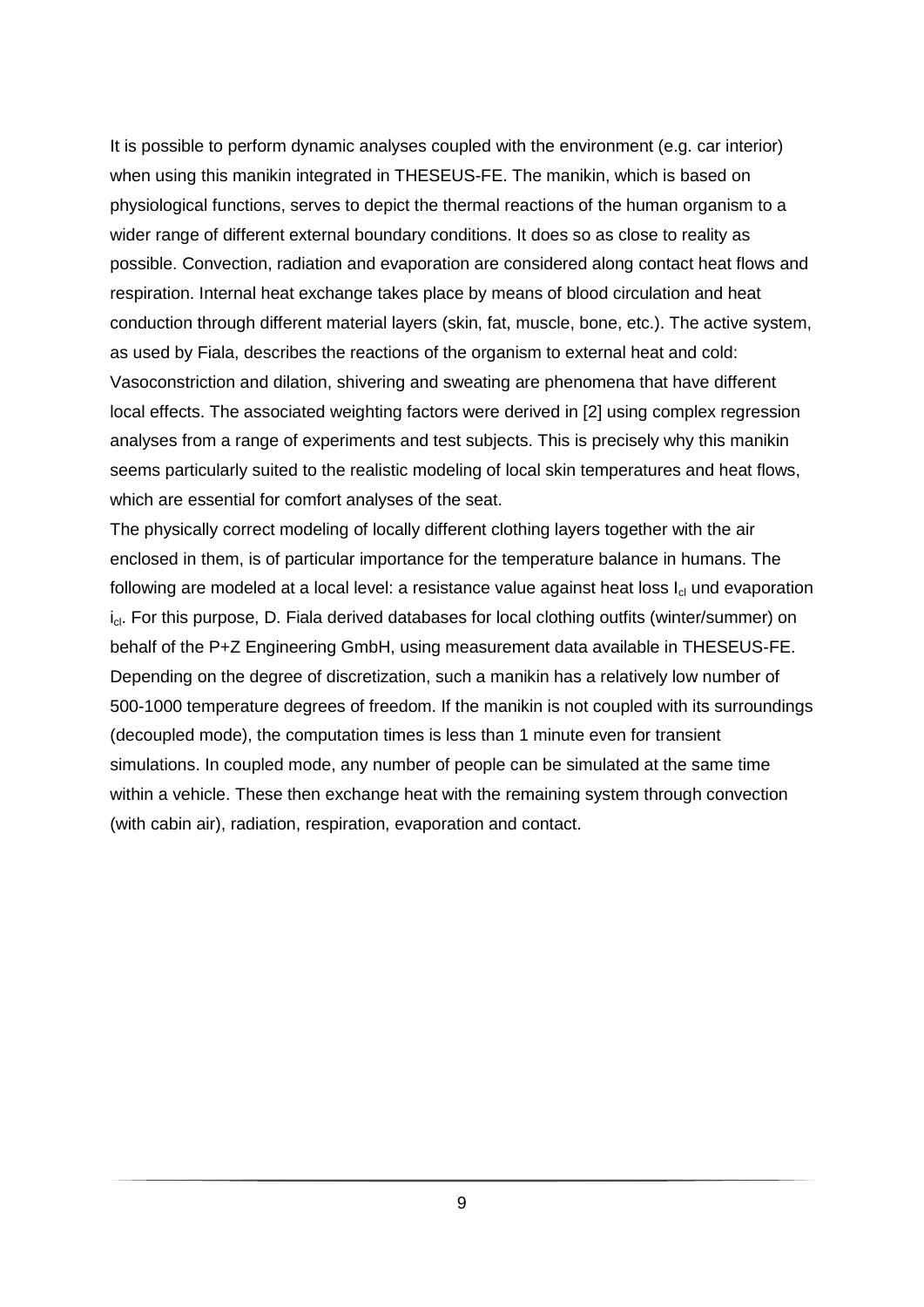# **2. Simulation of local thermal comfort**

## **2.1 Thermal Neutrality**

In a simulation, all temperatures on the surface and inside the manikin typically start in a state of thermal neutrality. This refers to an idealized state where a person rests naked in the shade at an ambient temperature of  $30^{\circ}$ C (act = 0.8met). According to the definition, a person is then in a state of global thermal well-being. The person experiences this state as typically 'neutral' - neither too hot, nor too cold. The core temperature  $T_{hy}$  is 37°C and the average skin temperature approximately 34.4°C. The corresponding local skin temperatures can be calculated by means of a quasi-static simulation in decoupled mode.



Figure 7: Local skin temperatures in a state of thermal neutrality

The ideal skin temperatures in the contact zones - 35°C for the upper seating shell and 34°C for the lower seating shell - are calculated by transferring the thermally neutral skin temperatures  $T_{sk,0}$  of the upper body, abdomen and legs to their respective contact zones on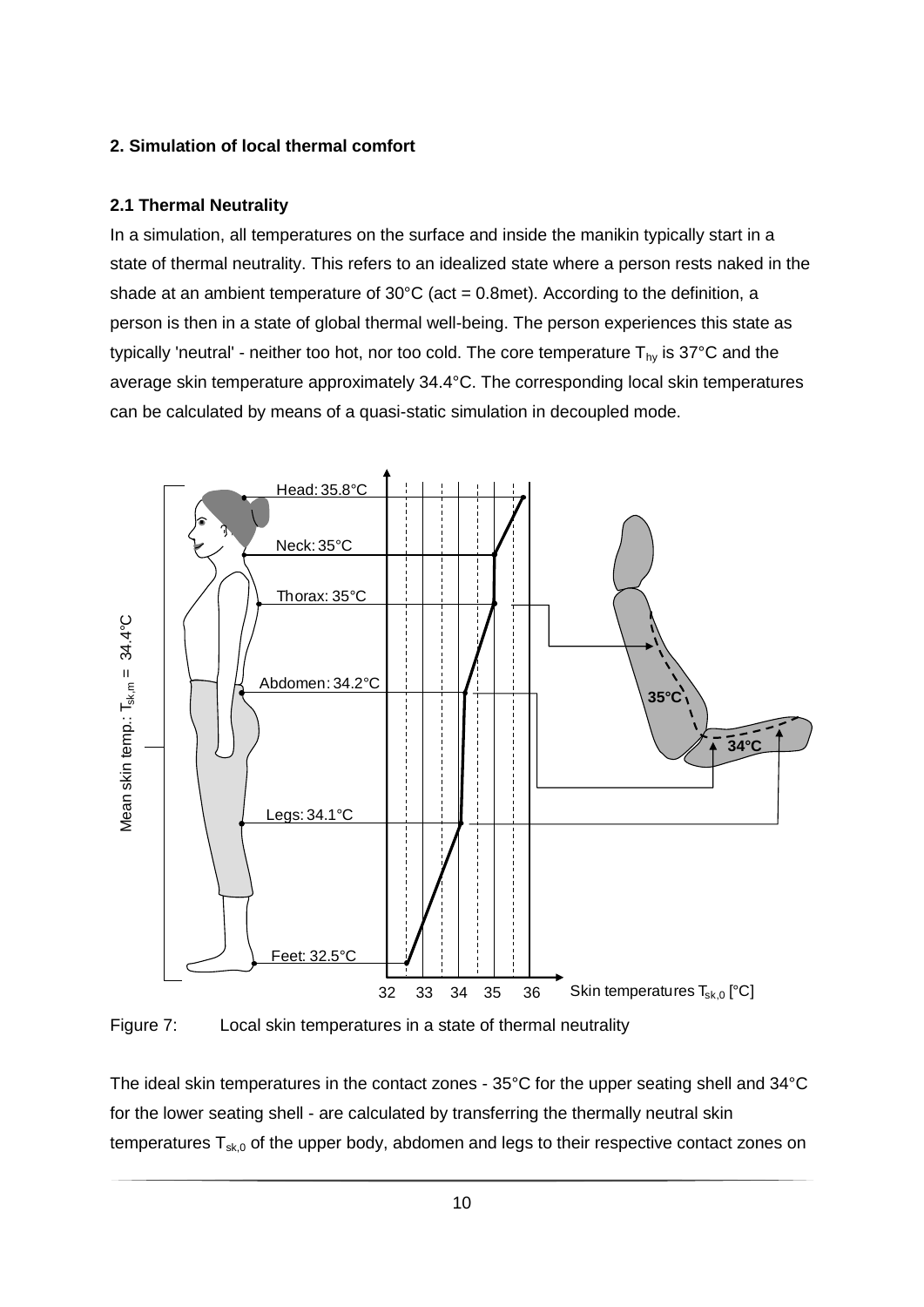the seat, as shown in Figure 7. For a local comfort evaluation according to Zhang (see section 2.5), these local neutral temperatures must be known in advance. This is required, for example, to calculate changes in current skin temperatures in contact with  $\Delta T_{\rm sk}$  =  $T_{\rm sk,0}$  , compared to the state of neutrality. In order to capture dynamic effects in thermal sensation, temporal changes  $\,\mathsf{\dot{T}_{sk}}=\partial \mathsf{T}_{sk}/\partial t$  were also incorporated into the Zhang model (see Figure 15).

#### **2.2 Description of Simulation Model**

All following simulations were carried out in coupled mode. A manikin dressed in summer clothes is placed on a seat. A contact algorithm ensures that temperature degrees of freedom within a defined search radius are automatically connected right at the beginning of the calculation. Seat and manikin are enclosed in a ventilated room (2.7m<sup>3</sup>). Depending on the load case, either warm or cold air with a defined volume flow is blown into the room.



Figure 8: Finite-element model for the evaluation of seat comfort (+ contact temperatures qualitatively)

All calculations start with the person in a state of neutrality. The temperatures of the clothing are identical to that of the skin below at that point. For  $t = 0$ , seat and air temperatures are either constant at 60°C or 10°C. Immediately after the start of the simulation, contact is made between seat and clothing and very high (in terms of the amount) heat flows are transferred, which however quickly subside. At the same time, the interior air is adjusted to a comfortable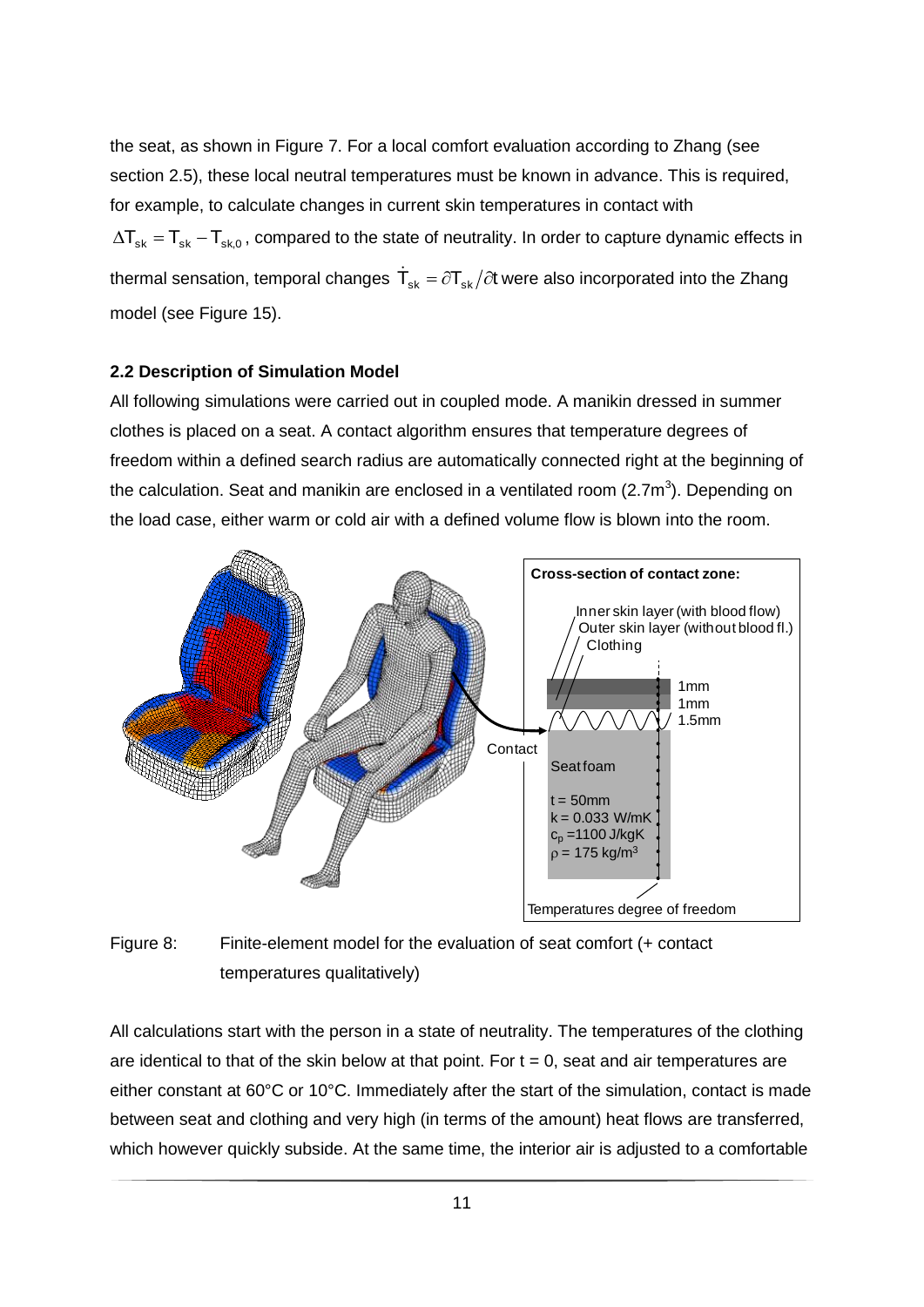24-25°C within a few minutes, using a fan. The simulated real time was 2 hours throughout. This required between 5-10 minutes of computing time on a conventional PC. After 2 hours, it is generally noted that all temperatures in contact (skin, clothes, seat) approach a value of 37°C, see Figure 9:



Figure 9: Temperatures and heat flow at the contact between the back and seat (Calculation starts at 60°C cabin temperature)

## **2.3 The Quasi-static Contact Temperature**

37°C is exactly the skin temperature which occurs after prolonged sitting on a fully insulated (in the worst case scenario) seat. Everyone knows the slightly unpleasant feeling of "warmth" that occurs in the contact zone after one has been seated for some time. This phenomenon is caused by the strong insulation properties of the seat foam, which causes approximately adiabatic conditions after one hour  $\acute({\bf Q}= {\bf 0})$ . This may even lead to a turnaround, where the seat foam is then warmed by the human metabolism.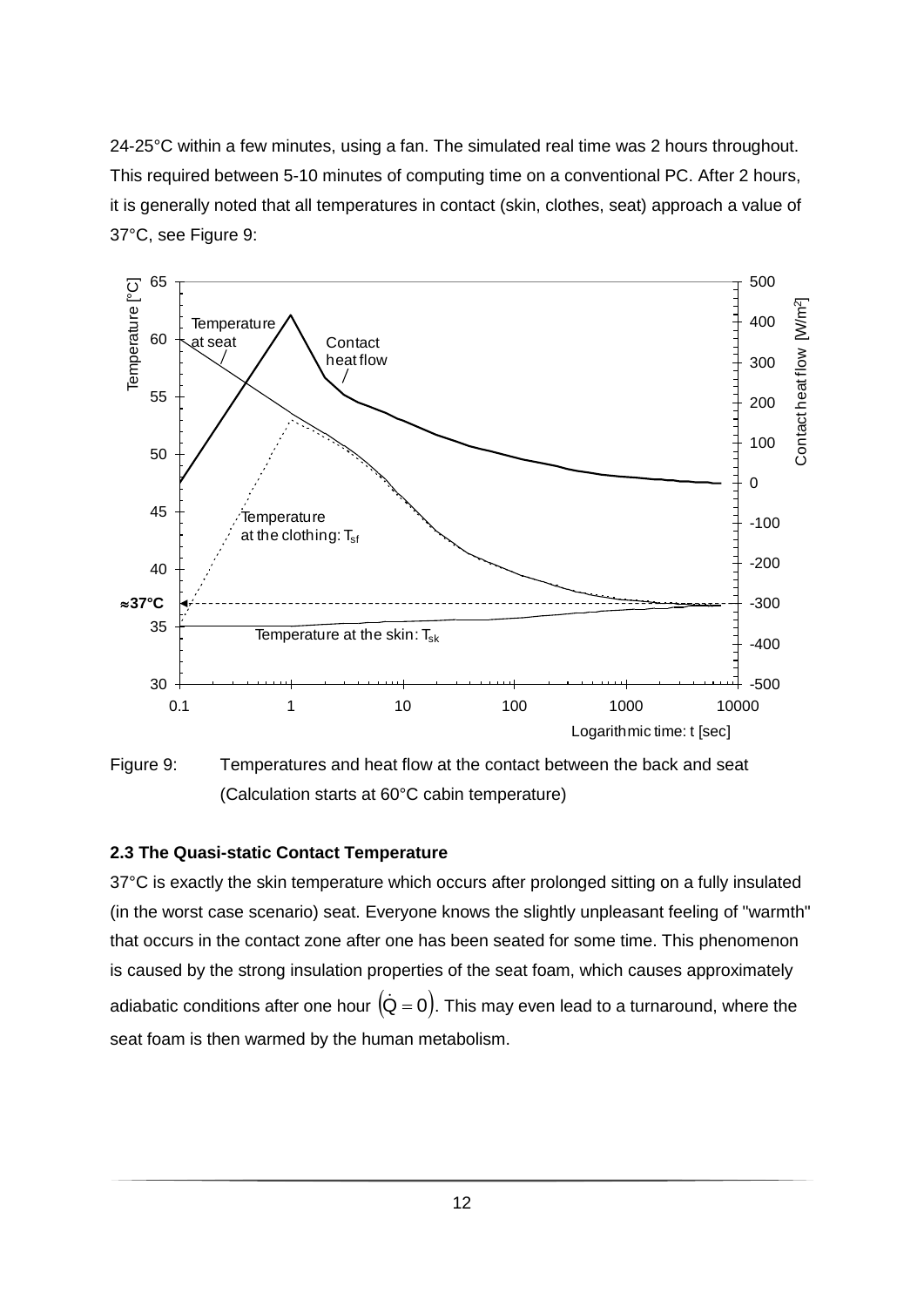

Figure 10: Quasi-static temperatures on average throughout the upper body (qualitative)

Figure 10 shows the (qualitatively) semi-circular temperature profile in the ideal state of neutrality. The gradient from the core to the exterior allows the "draining" of metabolic heat  $\dot{\textbf{Q}}_{\text{m}}$  in the human body. If the back is thermally insulated by the seat foam, the temperature at the envelope rises from 35°C to 37°C in the long term, because the core temperature "spreads outwards". The internal heat can then no longer be dissipated at the back. This is perceived by the organism as unnatural (and dangerous), because this state can also lead to an increase in the core temperature, which results in sweating<sup>5</sup>. Ultimately, even sweating in the contact zone will not solve the problem, because the seat foam impedes the evaporation processes<sup>6</sup>.

If one started the simulation with a cold passenger car, a similar picture would emerge: Ultimately, the simulation always shows that where highly insulated seats are involved, the temperature in the contact zone tends towards a value of 37°C in the long run.

 $<sup>5</sup>$  See formula (4).</sup>

 $<sup>6</sup>$  In extreme cases, all of the condensed sweat collects in the contact zone, as a consequence of</sup> vapour-impermeable seat constructions.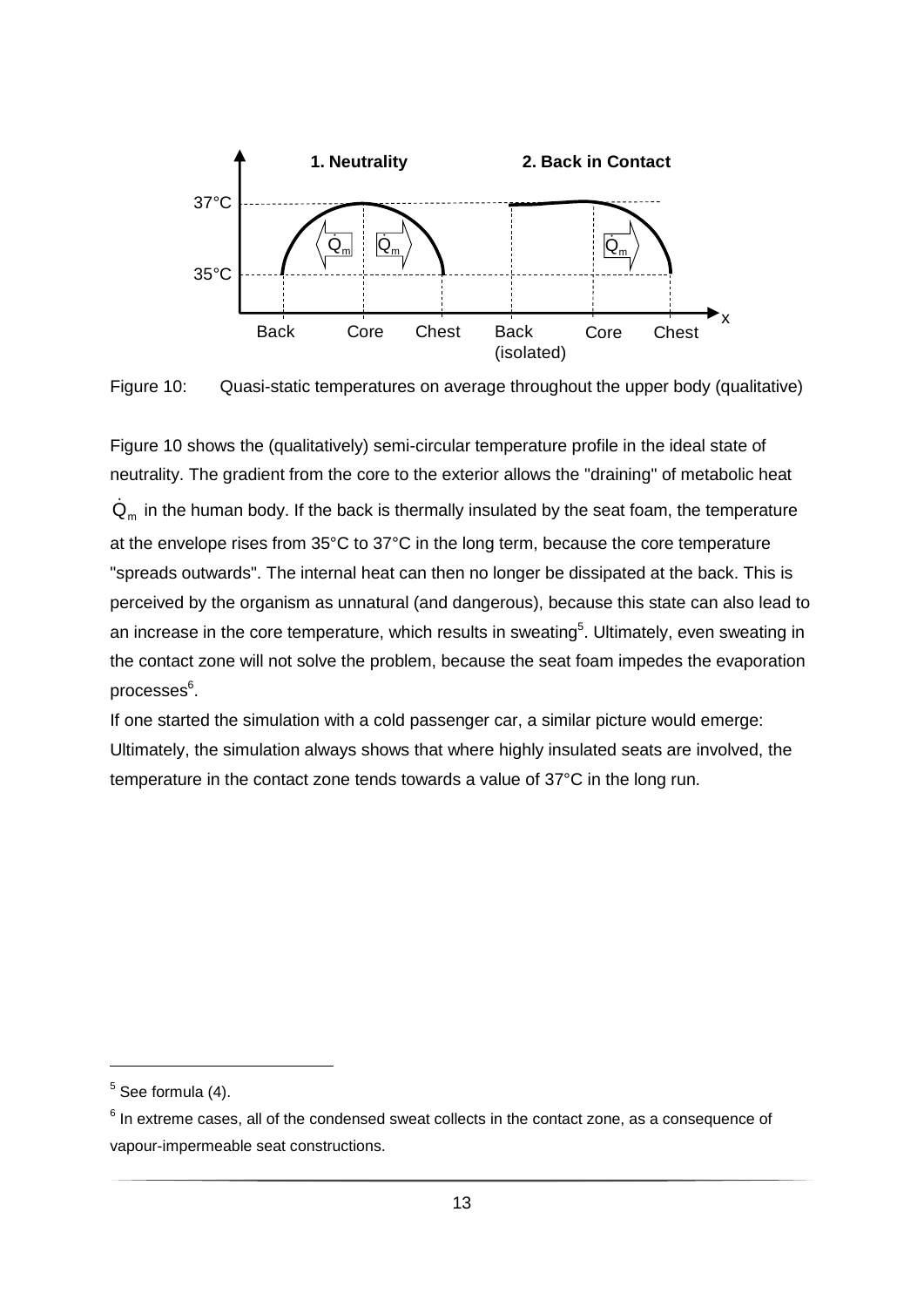## **2.4 The Equivalent Temperature and its Evaluation According to DIN EN ISO 14505-2**

The concept of equivalent temperature is based on accounting for the effects of external heat flows on the human body, in order to make statements about thermal comfort globally as well as locally<sup>7</sup>. Because heat flows have no real validity, a (real) external heat flow is extrapolated to a so-called equivalent temperature  $T_{eq}$ . The concept of equivalent temperature is similar to the idea of "perceived temperature", which is used in the evaluation of weather events in meteorology.

Using a current configuration (act) with known heat flows,  $T_{eq}$  is calculated using the following concept: The equivalent temperature is exactly the temperature of an imaginary space with identical wall and air temperature and very low air velocity, in which the human body exchanges the same amount of heat, as in the current configuration. While the global approach adds all heat flows affecting the human body to calculate  $T_{eq}$ , a local equivalent temperature is conceivable, which only evaluates the local heat flows (for example on the back) and derives  $T_{eq}$  from this. This approach to the issue of "comfort" has the advantage that inhomogeneous thermal boundary conditions, such as sun, high air velocities or thermal contacts can be reduced to a single temperature, which has a individual validity:

$$
\dot{Q}_{act} = \dot{Q}_{eq} (T_{eq}) \Rightarrow T_{eq}
$$
\n
$$
\dot{Q}_{eq} = A_{sf} (h_{convec} + h_{rad}) \cdot (T_{eq} - T_{sf})
$$
\n(6)

In (6),  $A_{sf}$  refers to the surface (clothing or skin) and  $T_{sf}$  refers to the corresponding temperature. The convective heat transfer coefficient  $h_{conv}$  is calculated from the air velocity, which is set very low at with 0.1 m/s. Since the heat transfer coefficient of radiation  $h_{rad}$ stands in a non-linear relationship to  $T_{eq}$ , the equivalent temperature must be calculated by means of Newton's iteration method for a given heat flow of the current configuration  $\dot{\mathsf{Q}}_{\mathsf{act}}$ . As a first step, the concept of equivalent temperature is applied to the simulation model described in section 2.2: A person dressed in summer clothes and in a state of neutrality, enters a hot passenger car which was previously exposed to the sun for an extended period. The air and seats in the passenger car are heated to  $60^{\circ}$ C at time t = 0. After the contact is closed, the interior air is cooled to a comfortable 24°C within a few minutes, using air conditioning and a fan.

 $\overline{a}$ 

 $7$  Originally, the equivalent temperature was used to evaluate comfort on a global scale. But DIN EN ISO 14505-2 also describes the local applicability of this method.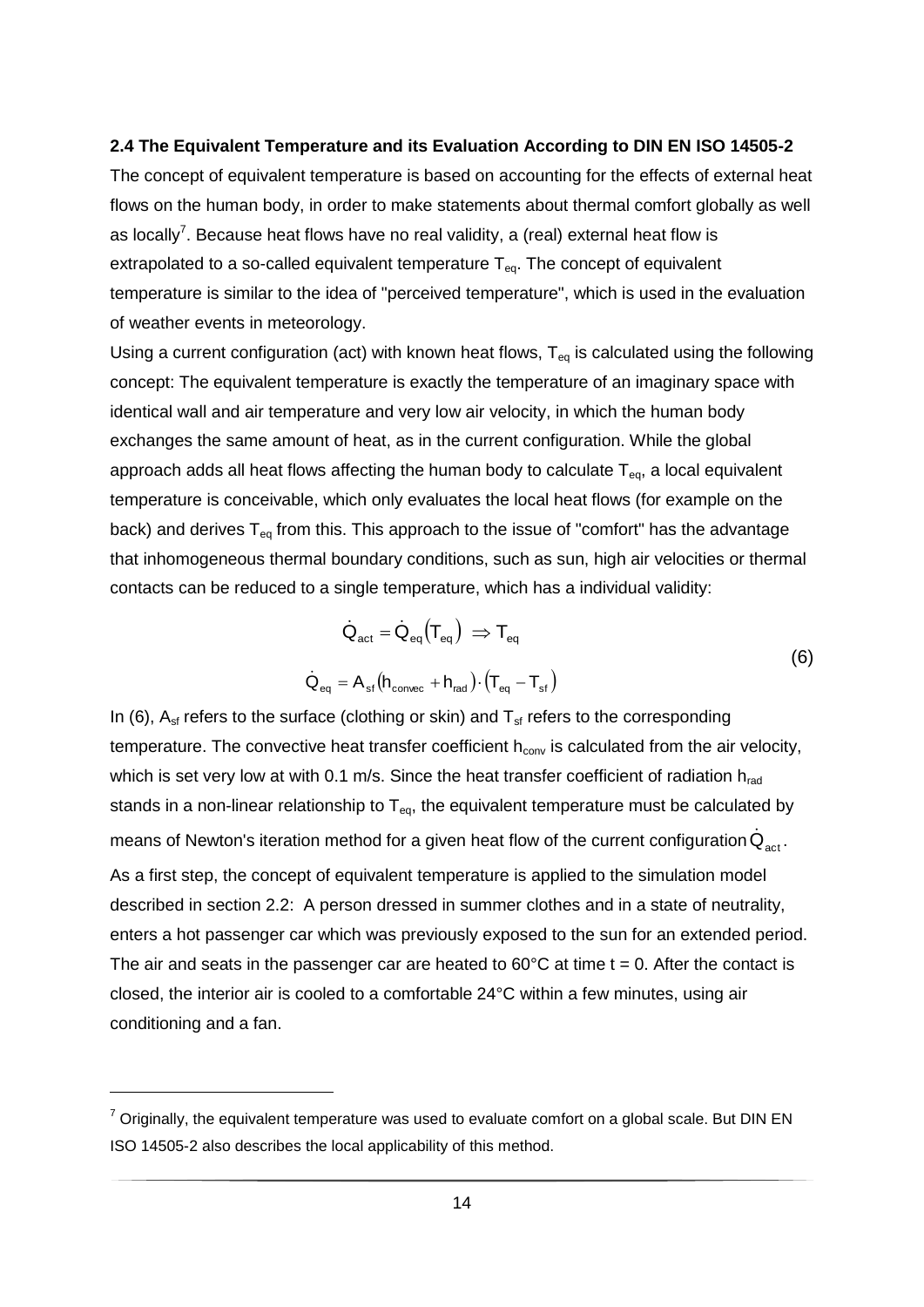

Figure 11: Temperatures and heat flow at the seat contact, inc. evaluation according to DIN EN ISO 14505-2 for load case "Entering a hot vehicle".

The application of a logarithmic time scale allows a visually differentiated view of the three standard temporal evaluation dimensions: Initial seating comfort (t<1min), short-term comfort (t=1..30min) and long-term comfort (t>30min). The equivalent temperature ranges, which can be associated with different thermal sensation on the back according to DIN EN ISO 14505- 2, are marked in different colors in the diagram below:  $T_{eq}$ <17.3°C  $\Rightarrow$  "too cold",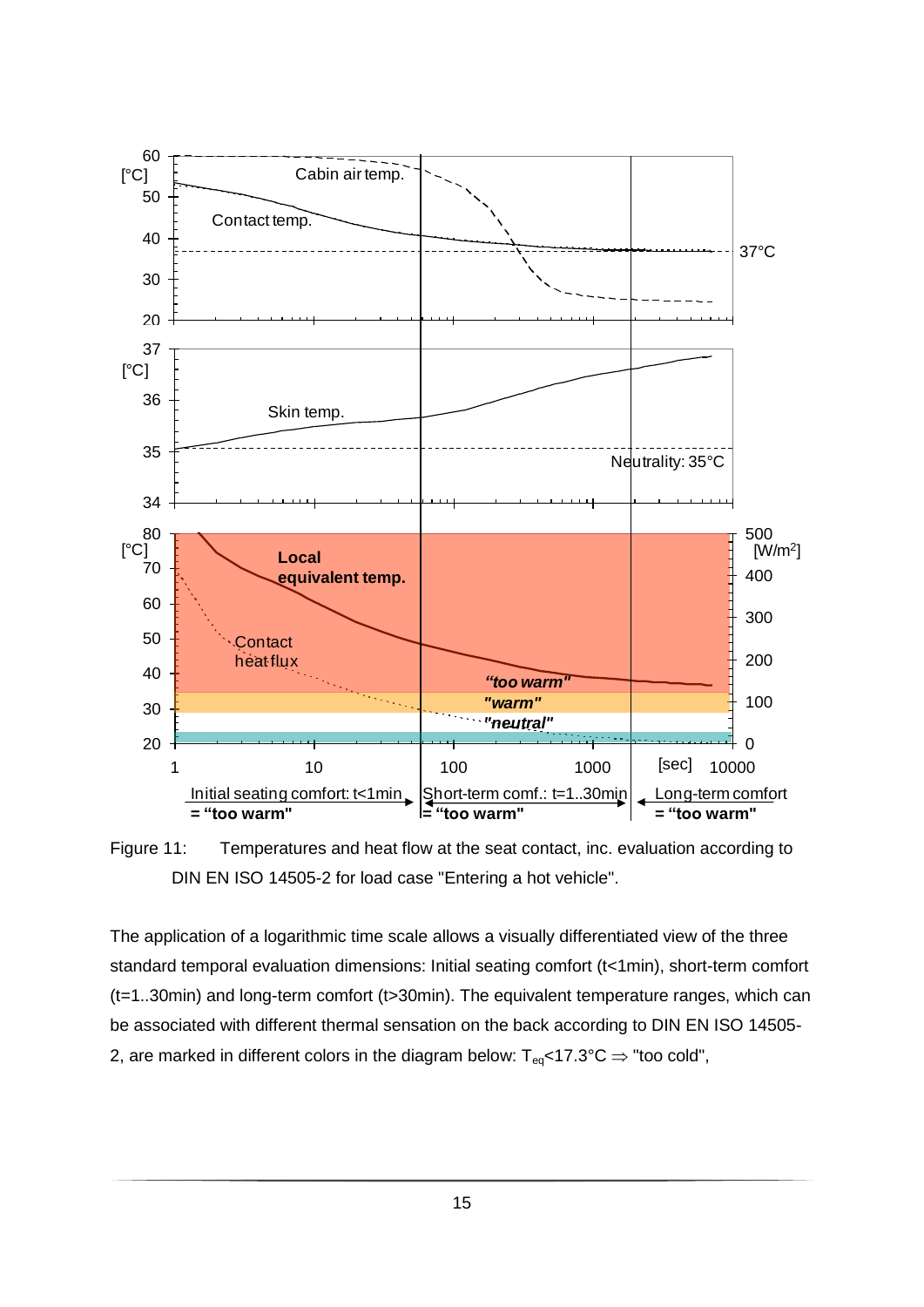17.3<T<sub>eq</sub><23°C  $\Rightarrow$  "cold" 23<T<sub>eq</sub><28.6°C  $\Rightarrow$  "neutral", 28.6<T<sub>eq</sub><34.3°C  $\Rightarrow$  "warm" and 34.3°C<T<sub>eq</sub>  $\Rightarrow$  "too warm". These temperature ranges explicitly apply for summer clothing.<sup>8</sup> It can be seen that the skin temperature at the contact zone continues to increase, although the interior temperature has already been cooled down to a comfortable value of about 24°C after 8 minutes. In the long term this leads to an "unnatural" temperature profile which causes uncomfortable sensations - as shown schematically in Fig. 9. The contact heat flows are very high at the beginning. Applying formula (6) results in equivalent temperatures that are deep in the red range ("too warm"). The initial seating comfort is evaluated using  $T_{eq}$ values of over 50°C. It should be taken into account here that clothing still significantly attenuates the contact heat flows. On bare skin, much higher equivalent temperatures would occur within the first minute, because heat flows are not attenuated.

After a longer journey in a passenger car, the  $T_{eq}$ -values at the contact zone continue to fall, but never reach the "warm" or "neutral" range of sensation, even after several hours' drive. It is interesting to note that all three temperatures (seat, skin and equivalent temperature) asymptotically approach a quasi-static value of 37°C. As discussed in section 2.3, this is caused by the high insulation properties of the seat foam. This causes the core temperature to move towards the skin and the contact zone during longer journeys. When inserting the adiabatic boundary condition  $\dot{\mathsf{Q}}_\text{real} \approx 0\,$  achieved in the long-term comfort stage,  $\mathsf{T}_\text{sf} \approx 37^\circ\mathsf{C}$ requires that the equivalent temperature must also be  $T_{eq} \approx 37^{\circ}$ C, so that the right side of formula  $(6)_2$  is set to 0.

As a second step, a person dressed in summer clothes enters a passenger car that was cooled down beforehand (e.g. at night). The air and seats in the passenger car are cooled to 10 $^{\circ}$ C at time t = 0. After contact is made, the interior air is heated to a comfortable 25 $^{\circ}$ C within a few minutes.

Compared to the previous load case, we now see a turnaround of the contact heat flows. The minimum amount of heat drawn from the body is -400W/m<sup>2</sup> immediately after contact has been made. This results in  $T_{eq}$  values far below 20°C, therefore the initial seating comfort is rated as "too cold". Again, near static-adiabatic conditions are reached in the long-term (after a longer drive). However, the boundary case  $\dot{\mathsf{Q}}_\mathsf{real} \approx 0\,$  is not reached within the simulated time of 2 hours. The heat flows still remain negative: Heat is still being discharged. Nevertheless, the long-term comfort must already be evaluated as a "warm" sensation in the contact zones, according to DIN EN ISO 14505-2. It is interesting to note in this context that

 $8$  A modified evaluation scheme can be found in the DIN when using winter apparel.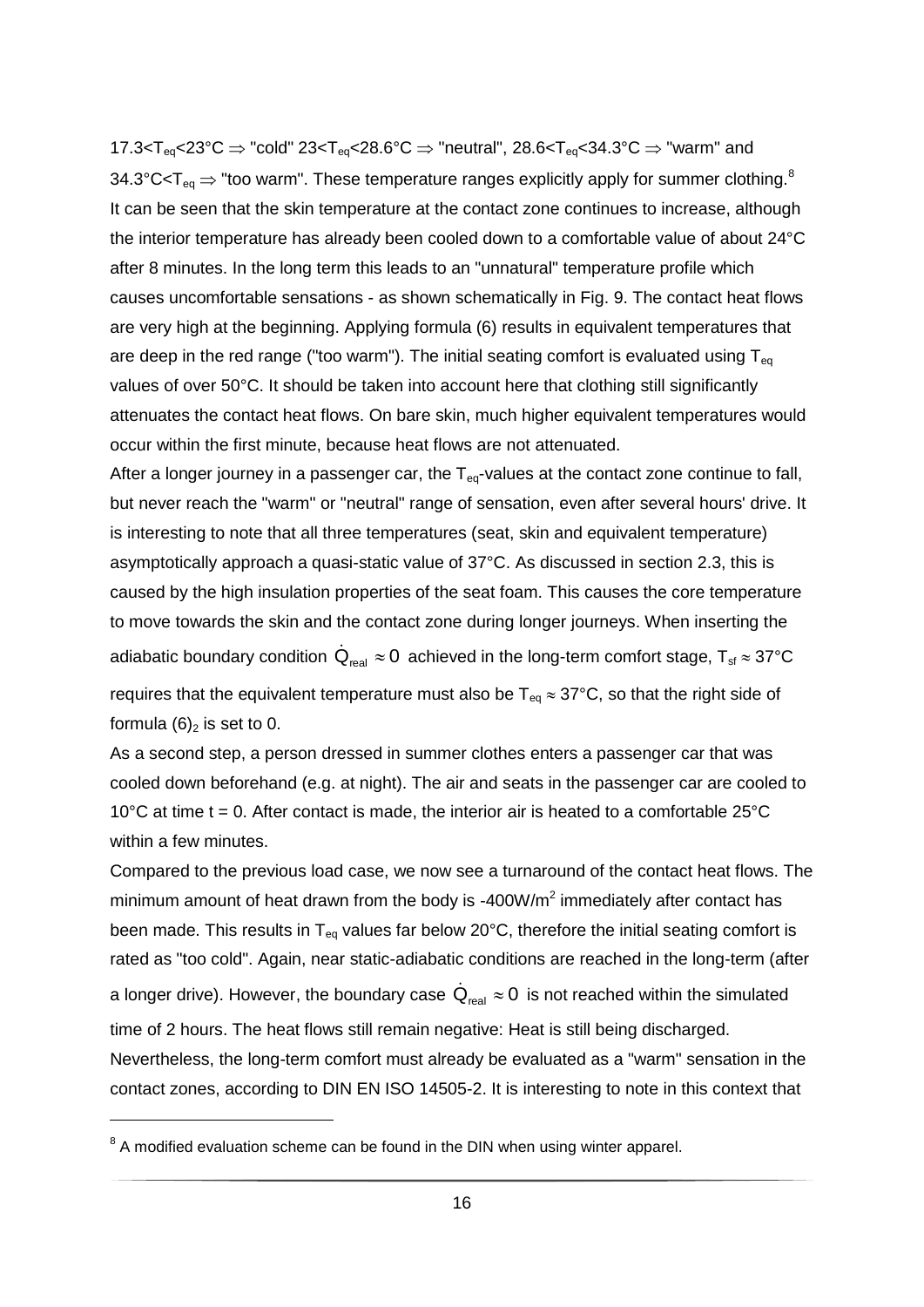the human sensation "I feel warm" or even "I feel too warm" does not necessarily mean that the contact zone is being warmed by the human body. It suffices that the heat produced inside the human body cannot be sufficiently discharged locally.



Figure 12: Temperatures and heat flow at the seat contact, inc. evaluation according to DIN EN ISO 14505-2 for load case "Entering a cold vehicle without seat heating".

The skin temperature drops only slightly at the beginning of the simulation (initial seating comfort) by 2-3 tenth °C and reaches thermal neutrality again after about 10 minutes. The subsequent further warming of the skin is accompanied by  $T_{eq}$ -values >30°C, which are rated by human beings as "warm". This is still within the comfortable range, according to DIN. For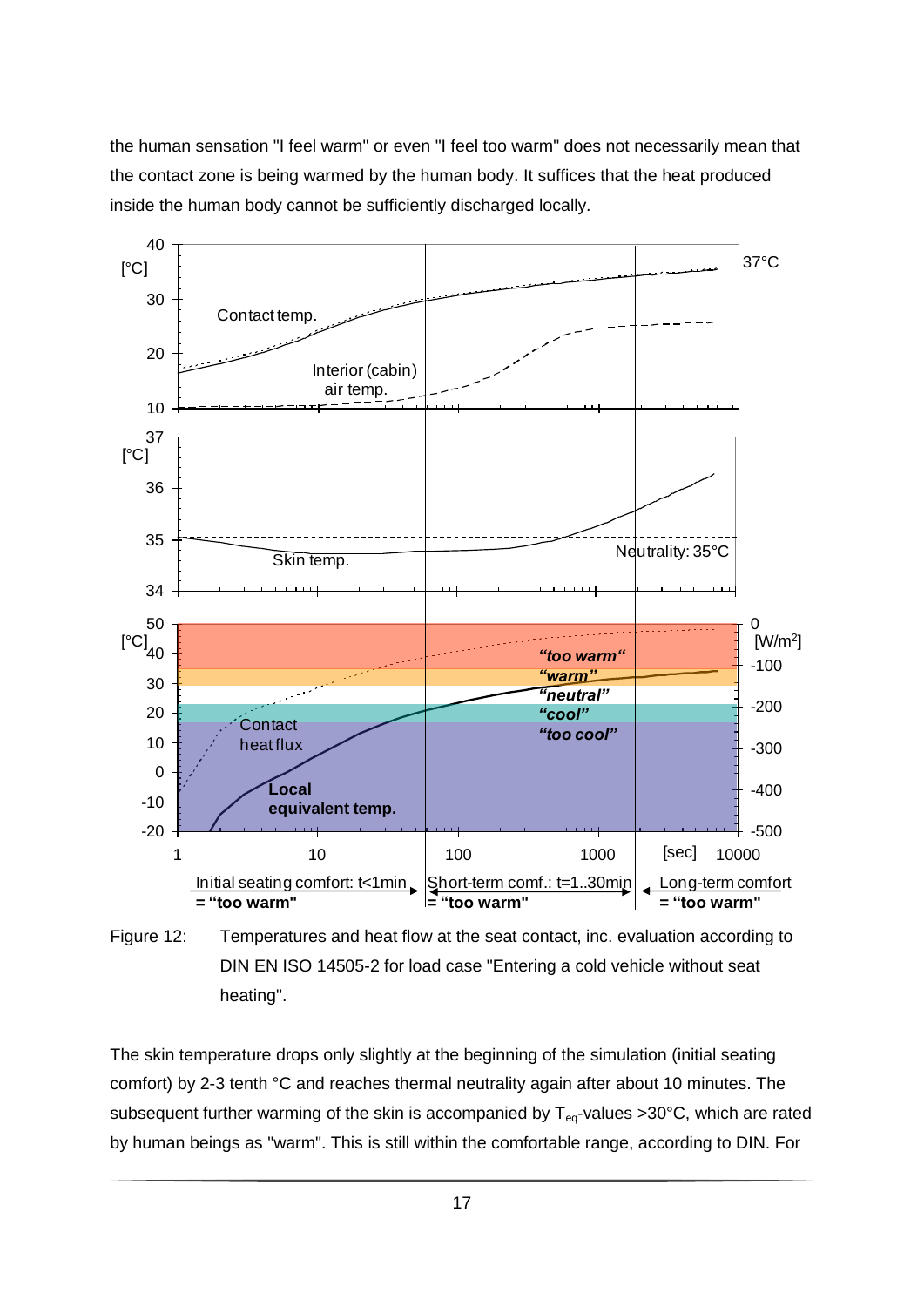the back, the extreme ranges "too cold" ( $T_{eq}$ <17.3°C) and "too warm" ( $T_{eq}$ >34.3°C) are considered to be uncomfortable.

In a next step, a heat source below the seat surface is added to the simulation. It is turned on when contact is made and reaches its full power of  $500W/m<sup>2</sup>$  within 5 seconds. This is comparable to the effect of the midday sun on an inclined surface. After one minute, the seat heating is switched off completely.



Figure 13: Temperatures and heat flow at the seat contact, inc. evaluation according to DIN EN ISO 14505-2 for load case "Entering a cold vehicle with seat heating".

As shown in the comparative Table 1 (below), the equivalent temperature of the initial seating comfort rises from the original value  $T_{eq, max} = 20^{\circ}C$  (without seat heating) up to 34°C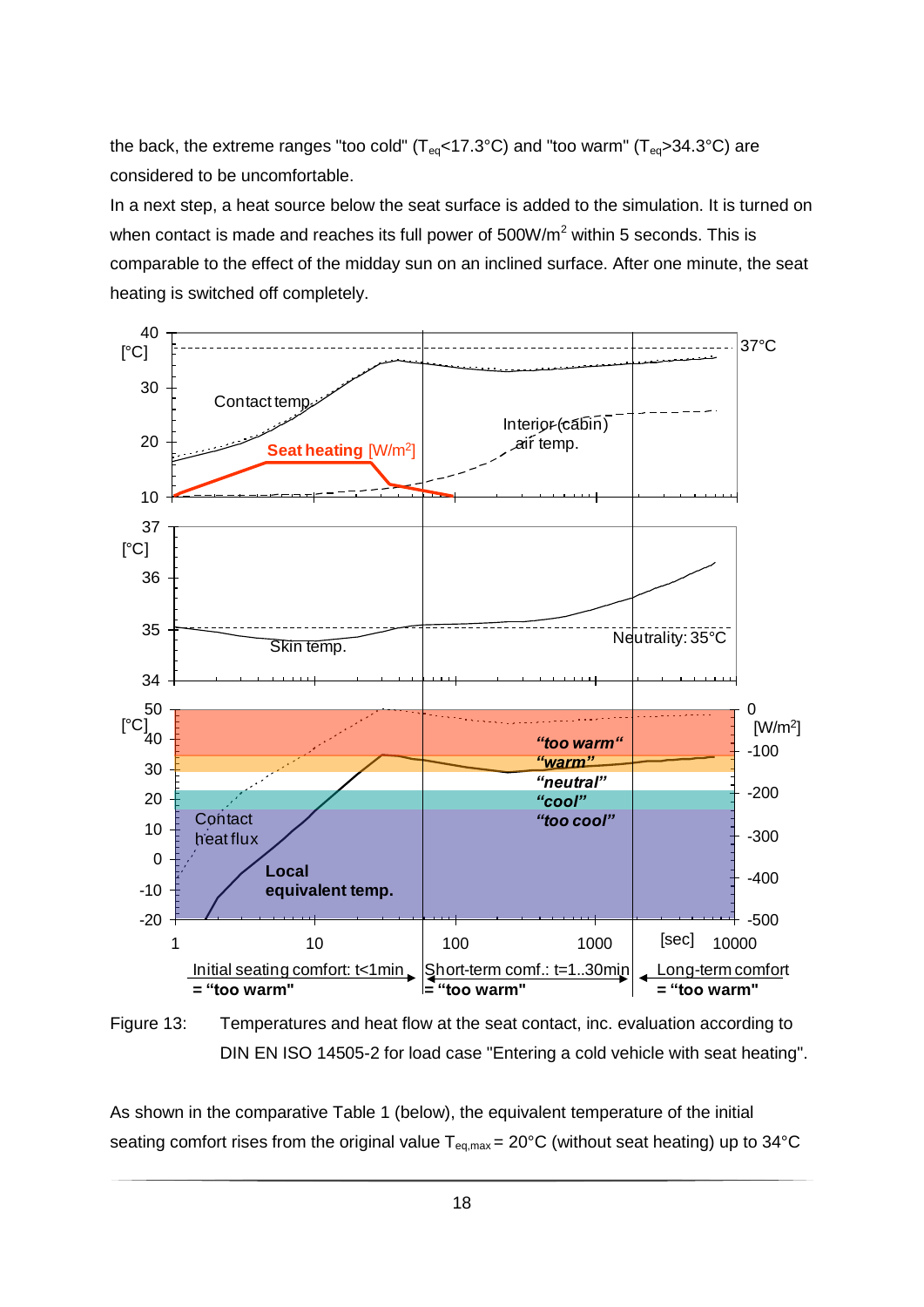(with seat heating). The associated thermal sensation "warm" in the contact zone is welcomed by the passenger. It counteracts the global sensation of cold in the passenger car caused by the 10°C interior air temperature. A mathematical model [6] that calculates thermal comfort as a function of global and local sensations is discussed in the next section. A comparison of Figure 12 and Figure 13 shows the following results in relation to initial seating comfort: The contact temperature rises as high as 35°C with seat heating, compared to 30°C without seat heating. The seat heating now allows the skin temperature to return to neutrality within approximately 1 minute, compared to 10 minutes without heated seats. At the same time, the equivalent temperature rises as high as 34°C, which is still rated as comfortably "warm". Overall, the use of seat heating results in a significant improvement in thermal sensation during the period "initial seating comfort" (t<1min).

When comparing the effect of seat heating on short-term comfort, it can be seen that the equivalent temperatures which are higher at the start (with seat heater) are evaluated as "warm" throughout, which does not necessarily mean that they are uncomfortable. In contrast, when there is no seat heating, the evaluation passes through the stages "cool" – "neutral" – "warm". It is not possible to come to a clear decision which load case performs better in relation to short-term comfort. There are only marginal differences in long-term comfort.

| Load case                                                                            | <b>Initial seating</b>                        | <b>Short-term</b>                  | Long-term                           |
|--------------------------------------------------------------------------------------|-----------------------------------------------|------------------------------------|-------------------------------------|
|                                                                                      | comfort                                       | comfort                            | comfort                             |
| Fig.11:                                                                              | "too warm"                                    | "too warm"                         | "too warm"                          |
| Entering a hot vehicle                                                               | $(T_{eq} = 8048$ °C)                          | $(T_{eq} = 4838$ °C)               | $(T_{eq} = 3837^{\circ}C)$          |
| Fig.12:                                                                              | "too cold"  "cool"                            | $\approx$ "neutral"                | "warm"                              |
| Entering a cold vehicle                                                              | $(T_{eq} = -20.20$ °C)                        | $(T_{eq}=2032^{\circ}C)$           | $(T_{eq}=32-34\degree C)$           |
| Fig. 13:<br>Entering a cold vehicle with<br>seatheating (1min, 500W/m <sup>2</sup> ) | "too cold"<br>"warm"<br>$(T_{eq} = -2034$ °C) | "warm"<br>$(T_{eq}=2833^{\circ}C)$ | "warm"<br>$(T_{eq}=33-34\degree C)$ |

Table 1: Comparative evaluation at the seat contact according to DIN EN ISO 14505-2

An evaluation based on equivalent temperature therefore shows that the use of a seat heater significantly improves thermal sensation, especially during the initial seating comfort period<sup>9</sup>.

 $\overline{a}$ 

 $9$  Significant, positive effects of seat heating for the time period short-term comfort (1..30min) can not be shown at this point, but will follow in the next section as part of an evaluation of the Zhang model.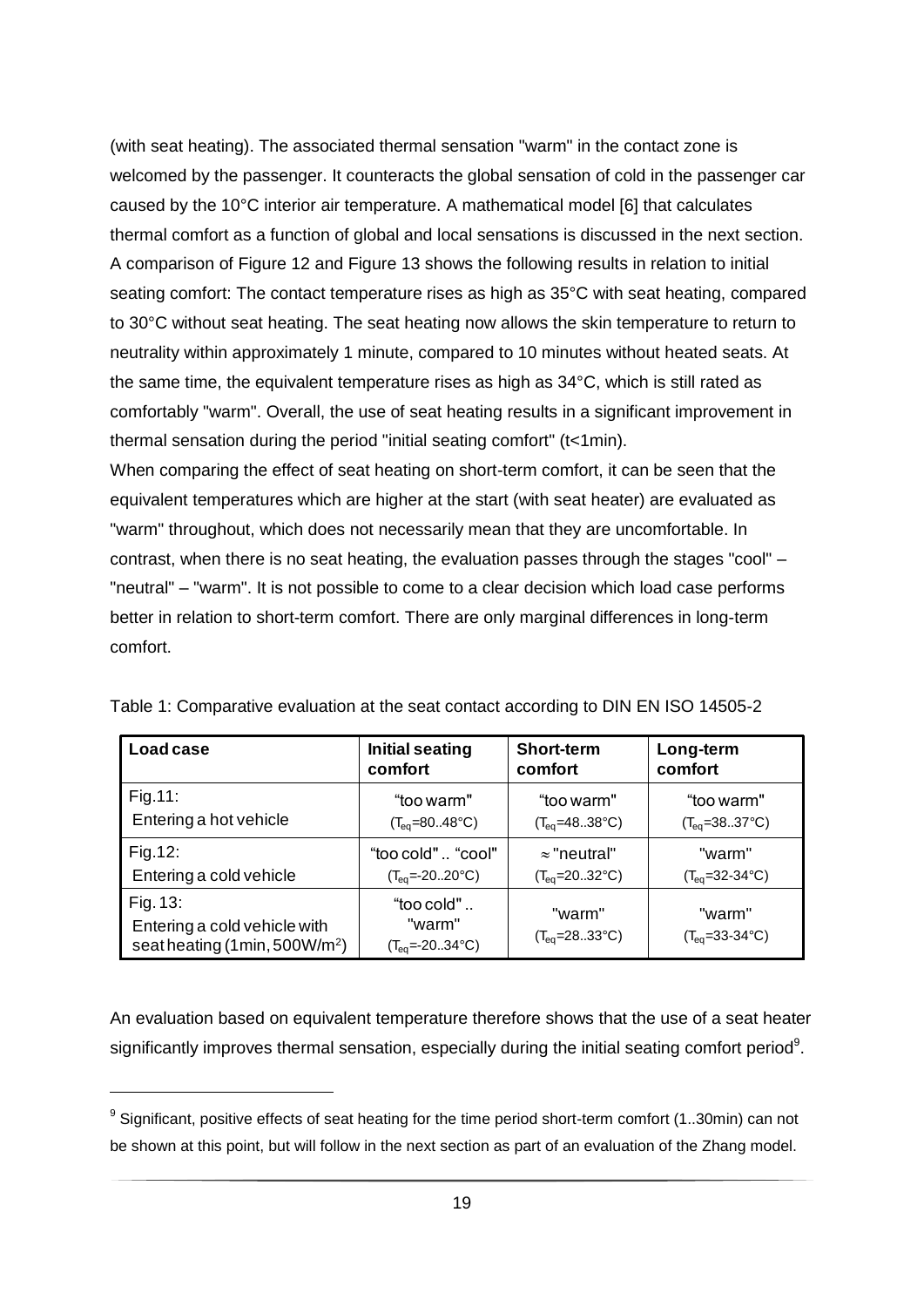However, two potential risks can be identified: 1. If the seat heater performs at a higher level, the  $T_{eq}$  curve in Figure 13 extends into the range "too warm", which is perceived as unpleasant. 2. If the seat heater is not switched off again quickly, the values for both shortterm comfort and long-term comfort may permanently remain in the range "too warm", which is perceived as unpleasant.

The use of cooling seat ventilation systems is desirable, specifically for the summer load case when a warm vehicle is entered. This will not only avoid the sensation "too warm" on the back when entering the vehicle, but also during the entire journey. Regardless of the load case, there is a general tendency in relation to long-term comfort for temperatures in the contact zone to rise to 37°C. The most efficient method of avoiding this are cooling ventilation systems in the seat.

A conceivable improvement for seat heating systems would be to switch on the heating at the earliest possible point to further optimize initial seating comfort, e.g. at the same time as operating the door lock. It also seems reasonable to automatically switch off the seat heater after a few minutes. The aim is to avoid that skin temperatures continue to rise above the neutral level and that the sensation "too warm" becomes dominant in relation to short-term and long-term comfort. In order to coordinate such measures in a useful way, the global sensation experienced by the human body must also be included in the studies, because it is apparent that local comfort not only means the absence of discomfort, but is also a reaction to global sensation. It is well known in this context that a warm back is only experienced as pleasant in a cold global environment - in that case, however, it is even regarded as very pleasant. Such complex, combined comfort ratings, which create a relationship between global and local sensation, can be depicted using Zhang's comfort model.

#### **2.5 Zhang's Local Comfort Model**

Zhang's comfort model is based on 109 climate chamber test cases at the University of California (Berkeley). Humans were tested under dynamic and inhomogeneous thermal boundary conditions. During several years of research, Hui Zhang developed mathematical models based on these test cases, which are used for the evaluation of local and global thermal sensation as well as the thermal comfort derived from this. In 2003, Ms. Zhang published these models in the context of her dissertation in [6]. Zhang distinguishes 19 parts of the body in relation to local thermal sensation or comfort (one of these is the back). Their specific model parameters were published in tables.

Model inputs consist of measured or simulated skin and core temperatures, which must be known in advance. Their influence can frequently be neglected, because the core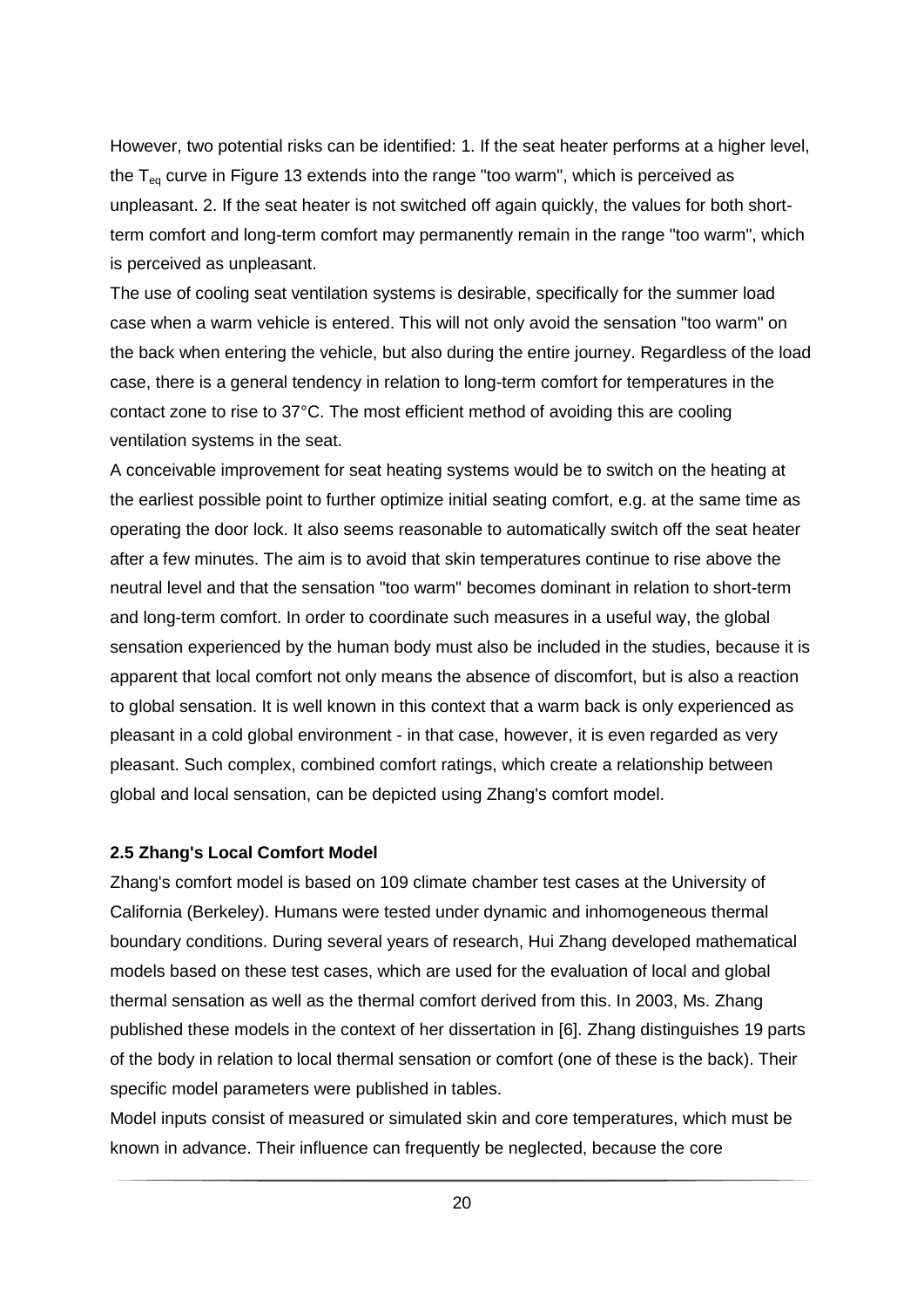temperature  $T_{hy}$  is subject to only very small fluctuations under a relatively moderate thermal load. In order to evaluate a current configuration in terms of local comfort, given values must exist for the current skin temperatures  $\sf T_{\sf sk}$  as well as the gradient  $\sf \dot{T}_{\sf sk} \approx \Delta T_{\sf sk}/\Delta t$  , which allows dynamic evaluation. The model can be "fed" with either measured or simulated skin temperatures. The Fiala human model currently represents the most recognized simulation tool for the calculation of local skin temperatures. The combination of the Zhang and Fiala models in order to create a purely simulative method for local comfort evaluation is therefore an obvious step.



Figure 14: Zhang's comfort model (general)

If skin temperatures are known, then the local thermal sensation SL (Sensation local) is calculated as a first step. In order to achieve this,  $\Delta T_{sk}$  is used to implement changes in skin temperatures in relation to neutrality, see also  $(5)$ .  $T_{sk,m}$  represents the average skin temperature. The value range of thermal sensation lies in the range from -4 (= very cold) up to +4 (very hot). This applies to the local sensation Sl as well as to the global sensation So (Sensation overall), which is calculated from all local SL values of the body.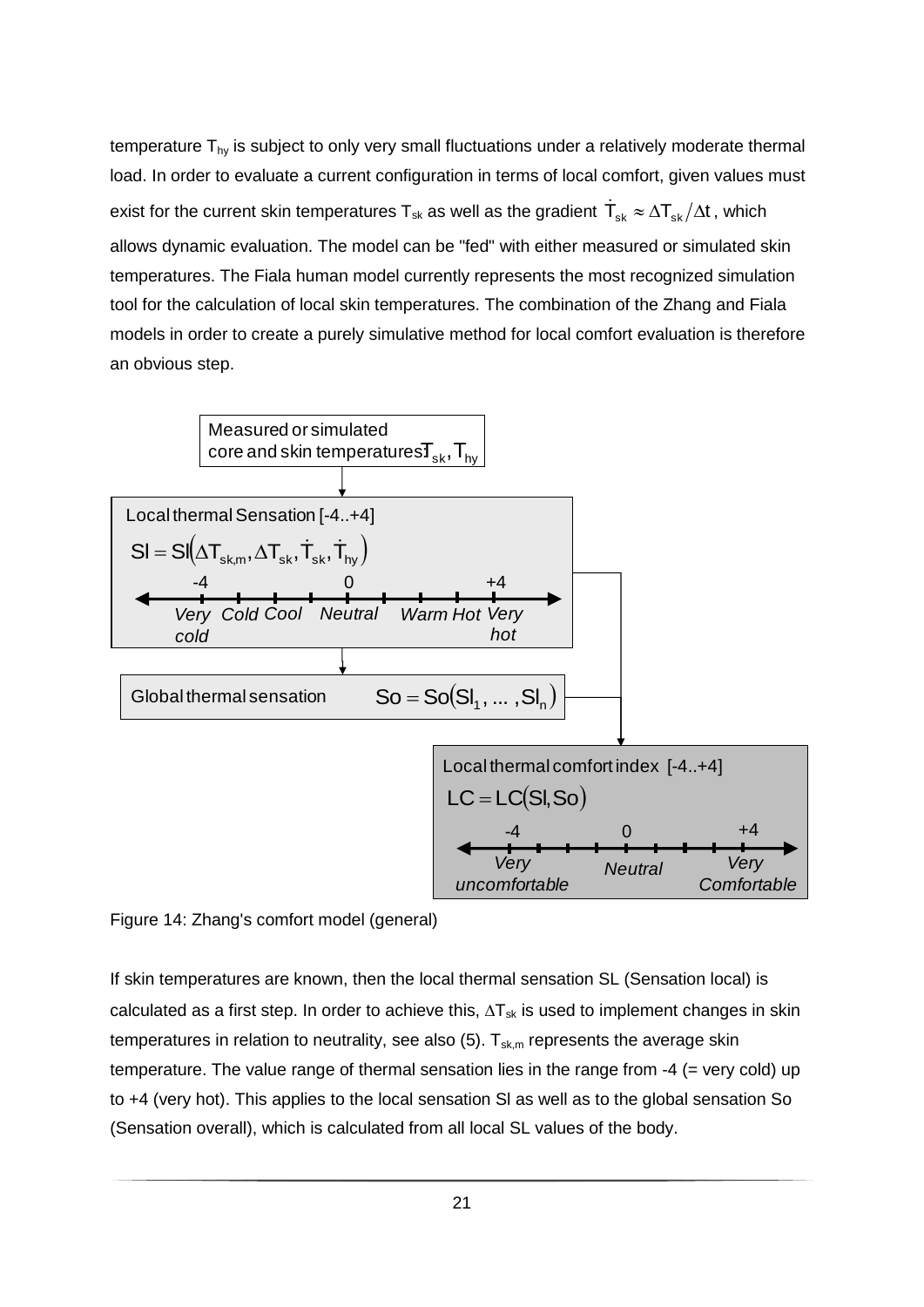Once local and global sensations are known, local comfort is calculated with function LC=f(Sl,So). The value range again lies between -4 ("very unpleasant") and +4 ("very pleasant"). Figure 15 shows the formulas and their corresponding parameters for the back. It is noteworthy that the maximum value of the comfort function depends on the global sensation.

$$
LC_{\text{max}} = 2.22 + 0.74 \cdot |SO|
$$
  
in a cold environment (So<0)  

$$
LC_{\text{max}} = 2.22
$$
  
in a warm environment (So>0) (7)

It follows that a comfort value of  $+4$  is only possible in a cold global environment (at So $\leq$ -2.4). On the other hand, the Zhang model shows that it is not possible to reach a very pleasant (LC=+4) thermal sensation on the back through cooling in a warm global environment. This also seems to be comprehensible in reality.



Figure 15: Features of Zhang's comfort model for the back

As a first step, the Zhang model for the back is now applied to the load case which was last evaluated using the equivalent temperature ("Entering a cold vehicle with seat heating"). The resulting developments for the local thermal sensation Sl and the local comfort LC on the back, as well as the global sensation So are shown in Figure 16. The maximum comfort value  $LC_{\text{max}}$  derived from Formula (7) is also depicted.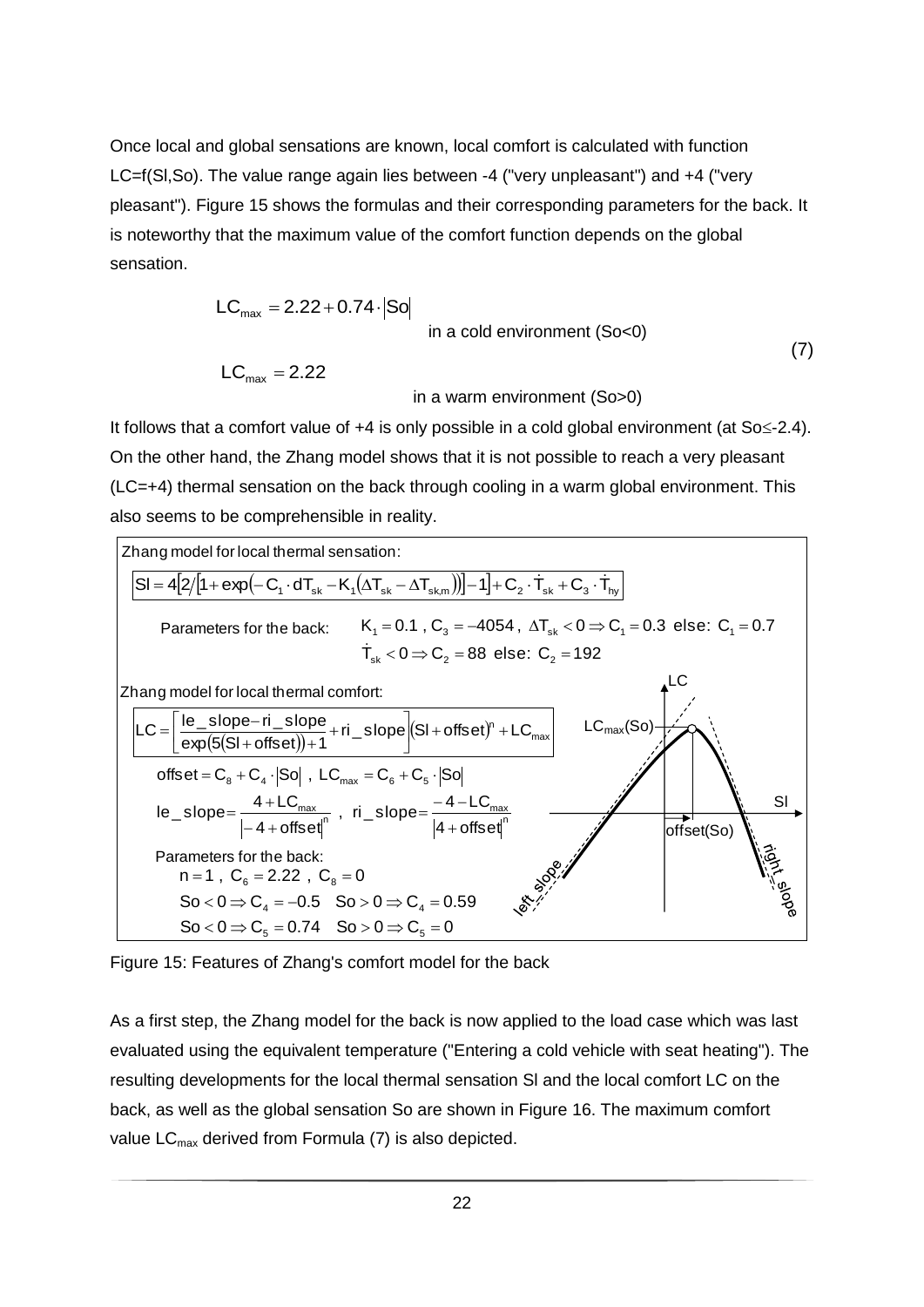

Figure 16: Thermal sensation and comfort index LC on the back according to Zhang, for load case "Entering a cold vehicle with 1 minute 500W/m<sup>2</sup> seat heating"

It is apparent that the thermal sensation on the back is evaluated as "warm" ( $SL = +2$ ) after the seat heating is switched on, which corresponds to the evaluation method according to DIN EN ISO 14505-2. In addition, the Zhang model also permits the evaluation of whether a person experiences the warm back as pleasant or unpleasant, when seen against the background of global sensation. In Figure 15, the local comfort index on the back rises to the maximum value of  $LC = LC_{max} = +4$ , which means that the seat heating is adjusted optimally. After the seat heating is switched off, LC falls to values below  $LC_{\text{max}}$ . This leads to the conclusion that prolonged heating would lead to even higher levels of comfort. The global sensation So reaches the neutral area within a few minutes, as a result of warming the cabin air (to 25°C). At the same time, the back warms up again, but this is not a pleasant sensation any more: the local comfort index then decreases to values <0.

Finally, two variants are evaluated: first a doubling of the heat output to 1000W/m<sup>2</sup> (see Figure 17), then an extension of the heating period from one to 6-minutes (see Figure 18).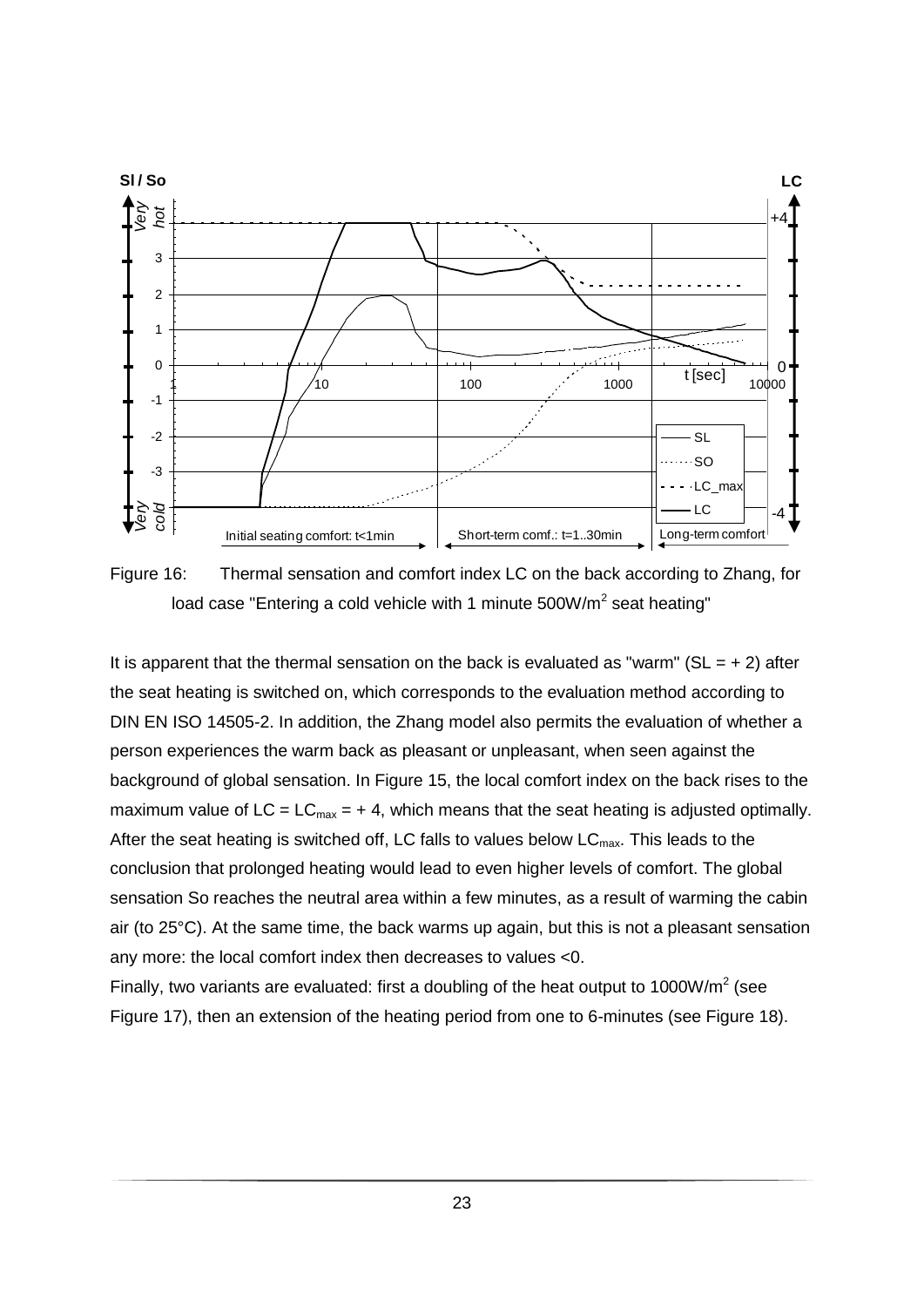

Figure 17: Thermal sensation and comfort index LC on the back according to Zhang, for load case "Entering a cold vehicle with 1 minute 1000W/m<sup>2</sup> seat heating"



Figure 18: Thermal sensation and comfort index LC on the back according to Zhang, for load case "Entering a cold vehicle with 7 minute  $500W/m<sup>2</sup>$  seat heating"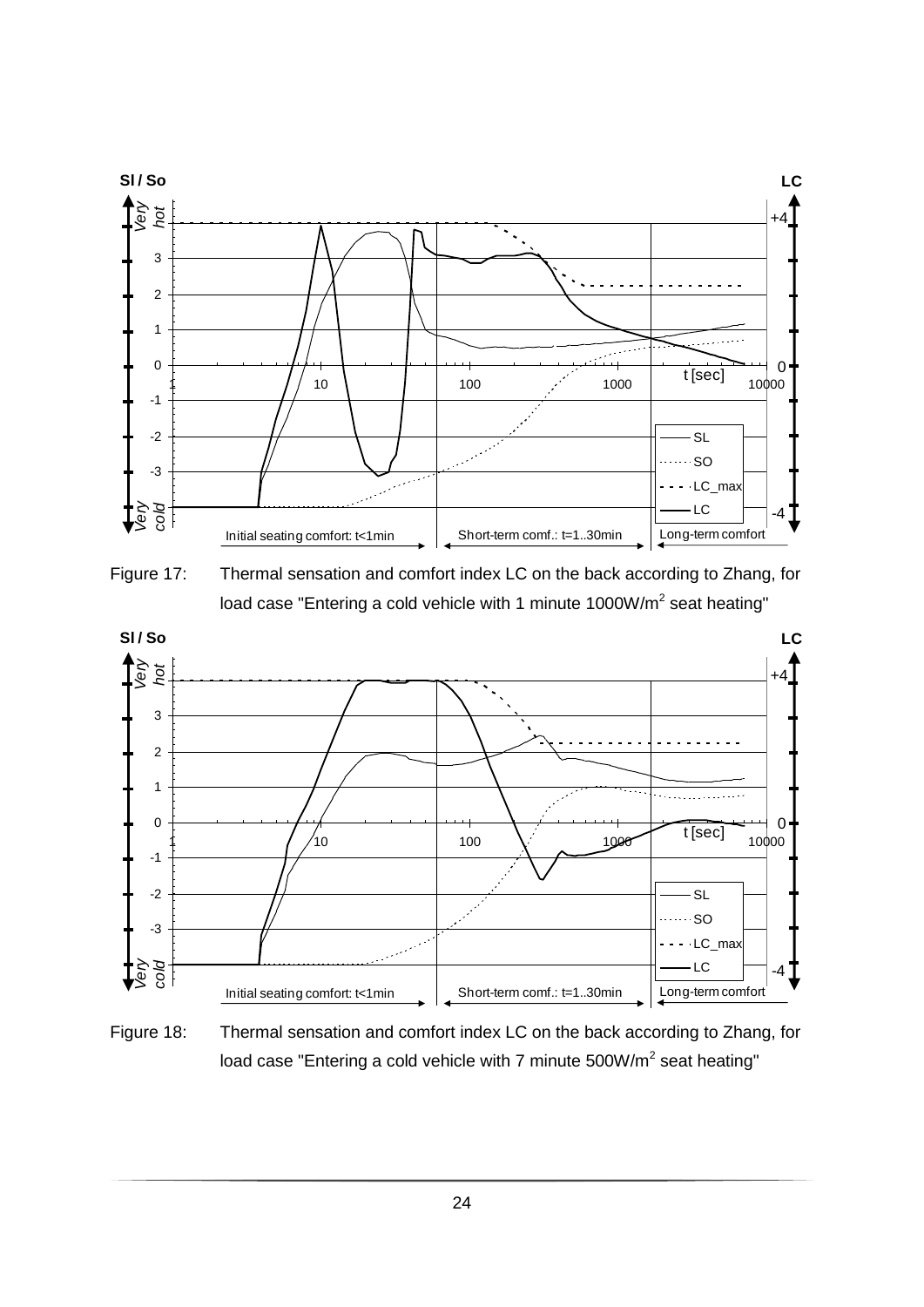It is evident that even a doubling of the heat output in the simulation drives up the thermal sensation Sl so strongly (close to values of +4), that human beings experience it as unpleasant: the local comfort index drops to LC=-3.

Initially, extending the heating phase of the seat from 1 to 6 minutes creates an extension of the very pleasant LC=+4 phase. However, it then strongly decreases the local comfort index on the back. Due to simultaneously rising interior air temperatures, the back is already perceived to be too warm, and therefore no longer comfortable.

## **2.6 Measures for Comfort Optimization**

The dotted  $LC<sub>max</sub>$  curve in Figure 18 shows what could be achieved through comfort optimization. It would be conceivable to have intelligent control systems, which couple the heat output of the seat with a measured interior temperature. Automatic activation of the seat heating could already take place when the door lock is operated, in order to optimize initial seating comfort. After some minutes, the heat output would then need to be reduced further and further, linked to the interior temperature. This would maintain the short-term comfort in the contact zone at the highest level,  $(=LC_{max})$ . The seat heating should then be deactivated completely, because further heating does not make sense once the comfort temperature set by the driver has been reached.

As already discussed in the previous sections, balanced cooling through the use of seat ventilation systems (see Figure 19) makes sense particularly with regard to long-term comfort, in order to avoid an increase in skin temperature. Such ventilation systems not only serve to improve long-term, but also short-term comfort in the context of the summer load case. Too much cooling in the contact zone should be avoided, however, as skin temperatures below neutrality are detrimental to local comfort (according to Zhang). Ventilation systems have another advantage - the removal of moisture caused by sweating<sup>10</sup>. This not only improves comfort, but in the long-term it also prevents unpleasant odors in the interior.

 $10$  Under summer load case conditions, sweating is unavoidable immediately after entering a heated vehicle. If a pleasant temperature can be achieved in the interior and at the contact zone within a short time, the amount of sweat quickly returns to 0.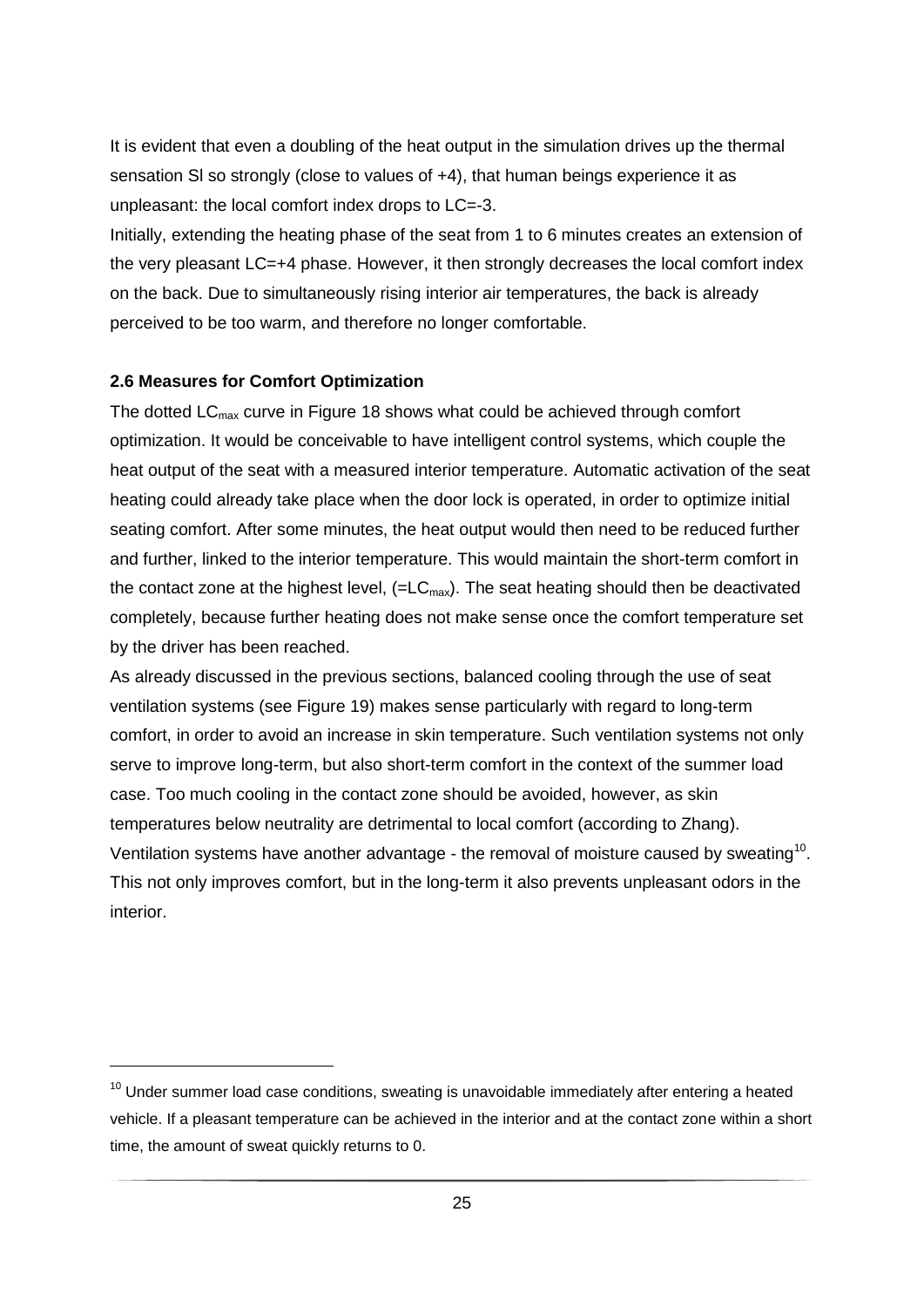# **3. Conclusions**

Simulations in the field are a great rarity in the area of thermal seating comfort. The thermodynamic interaction with people is generally not considered in simulations today, if they are carried out at all in this area. An example of this is the design of ventilation systems, as shown in the picture below from the Johnson Controls Company in [10].



Figure 19: Design of seat ventilation channels [10]

The major advantage resulting from a thermally coupled simulation (manikin-seat), as demonstrated here, lies in the calculability of skin temperatures and with this, the localized values "thermal comfort" and "thermal sensation". Separate configurations of an existing simulation model (for example seat heating in section 2.5) can be evaluated very quickly in relation to their thermal comfort properties. Simple questions can be answered quickly, such as "Is a certain heat output still tolerable?" or "When does cooling at the back make sense?" Moreover, it is possible to design intelligent control systems that gradually turn down the seat heating when the temperature inside the vehicle comes closer and closer to the comfort temperature.

The alternative to the simulation-supported comparison of variants is the time-consuming and costly comparison of concepts in trials. Here, it is not possible for one single test person to be the reference for thermal comfort or discomfort. Rather, a large number of test persons must be questioned. This is because using the individual perception of one person as a benchmark is one of the dangers in the evaluation of concepts.

In contrast, the models of Fiala and Zhang are based on a large number of experiments and test subjects. They thereby represent (by definition) the benchmark for the average thermal sensation of human beings. A professional use of manikins in practice does not necessarily mean however, that one must resign oneself to already existing simulation tools. Rather, it makes it possible to adjust the model parameters (see Figure 15) to allow future adjustments